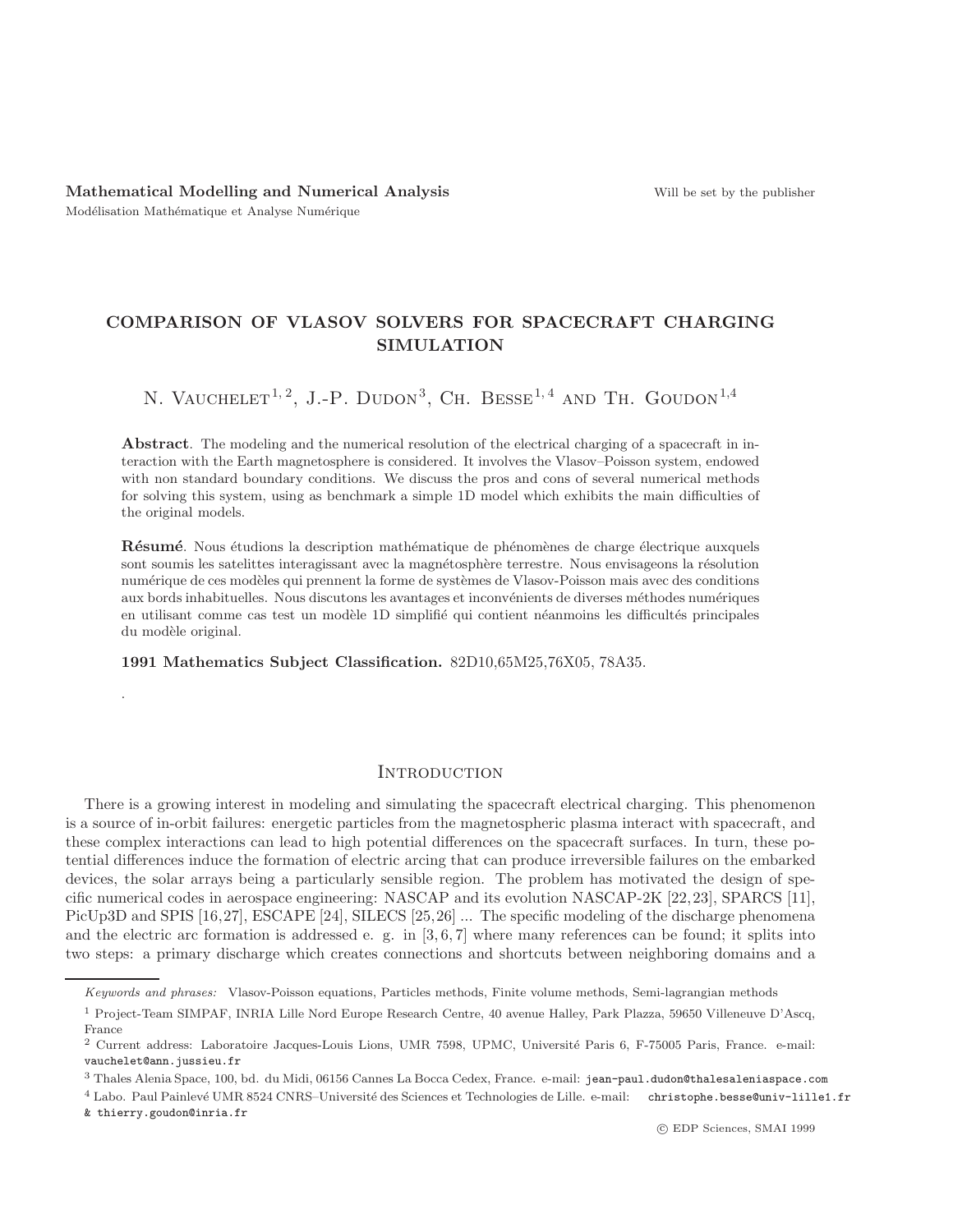secondary arc characterized by the expansion of a plasma plume. The corresponding models usually use hydrodynamic systems which are beyond the scope of the present paper.

The in-orbit conditions make it reasonable to use a statistical description of the plasma surrounding the spacecraft. The charged particles interact with the electro-magnetic fields: the trajectories are influenced by the electromagnetic forces, which in turn are also modified by particles motion. To be more specific, in the geostationary orbits we are interested in, the mean free path remains large compared to the typical size characterizing the spacecraft and we can restrict to collisionless models. Furthermore, the effects of the magnetic field can be neglected and forces then reduce to the gradient of the electric potential. We are thus led to describe the plasma by Vlasov-Poisson equations. The charging phenomenom is driven by the boundary conditions which complete the equations: since the surface elements of the spacecraft have different dielectric properties, they have different sensibilities to the charge exchanges mechanisms and different behavior with respect to the potential variations. We shall see below that the boundary conditions to be used for in-orbit flight are highly non standard and lead to specific and challenging questions, both for mathematical analysis and numerical simulations.

The main source of numerical cost comes from the simulation of the Vlasov-type equation. It is costly due to the fact that the equation is set in phase space which means that we are working with three space variables and three velocity variables, additionally to the time variable. It already implies naturally a huge size of unknowns. Furthermore, the multiscale aspect of the problem may also lead to deal with stiff and delicate terms. In what follows, we shall consider three families of numerical methods to handle the problem:

- Particle-In-Cell (PIC) methods approach the plasma by a finite number of macroparticles (see  $[2, 14]$ ) for more details). The method consists in tracking the macroparticles along their trajectories, that is to compute the characteristics curves associated to the Vlasov equation. It adapts to 3D frameworks and allows to get satisfying results with relatively few particles. However, PIC methods are noisy, which can degrade the accuracy of the algorithm, see for instance the comments and currative attempts in [4, 26]. Moreover the computational time required seems to be very long.
- Another approach consists in discretizing the phase space, and interpreting the Vlasov equation as a conservation law in phase space, to propose a Finite Volume approximation (or flux balance method) [12, 17].
- Finally semi-lagrangian methods combine space phase discretization and integration along characteristics, through an interpolation step which is intended to project as smartly as possible the endpoint of the path on the grid after a time step. These methods usually provide an accurate approximation of the distribution function in the phase space [19].

It turns out that PIC methods have several advantages that make them well adapted for simulating spacecraft charging, and they are indeed widely used in industrial codes [11, 16, 22, 23, 25–27]. This is particularly relevant when considering geostationary orbits since the corresponding models do not need an accurate description of the particle distribution function. Instead, we can focus on the computation of the surface currents. For instance, the SPARCS code, which is currently in use at Thales Aleniaspace, is based on the Back-Trajectory method, which is a variant of PIC algorithms: we track the trajectories back from the points on the surface of the spacecraft until the trajectories reach the boundary where the distribution function is given. It allows to solve the Vlasov equation only on some particular points and make it interesting in that case. Besides, the software takes into account several physical phenomena like secondary emission, photo-emission and recollection of secondary electrons. Nevertheless, the recent development of Finite Volume and Semi Lagrangian methods, motivated e. g. from inertial or magnetic confinement fusion projects, see e. g. [15, 30] can make it relevant to consider these methods as potential alternative to the Back-Trajectory approach. Furthermore, spacecraft engineering is now concerned with a wide range of orbits where the physical conditions can significantly differ from the geostationary environment. Accordingly, we are led to more complex interaction models, which require a more accurate evaluation of the particles distribution function, including its spacial repartition far from the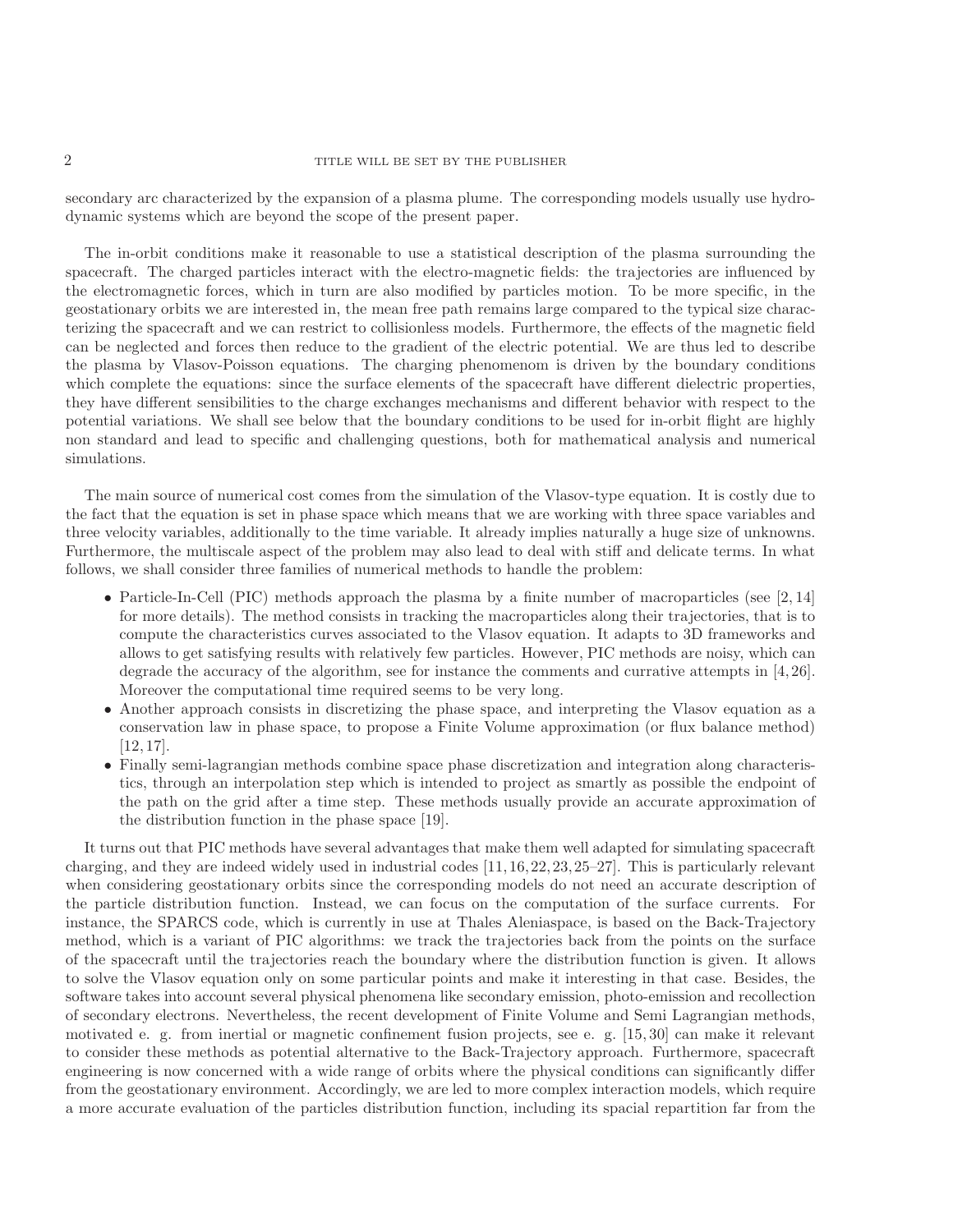spacecraft surface. Hence, we wish to compare the abilities of several numerical methods for solving the electric charge equations. To this end, we shall derive below a simple 1D model which contains the main difficulties of the actual problem. It will serve as a benchmark for discussing the pros and cons of the numerical methods. The paper is organized as follows. In the next Section, we introduce the model, with a detailed presentation of the boundary conditions on the spacecraft, in which the charging dynamics is embodied. In section 3, Vlasov solvers are presented and compared when the electrostatic potential  $E$  is assumed to be given. Finally, section 4 deals with the resolution of the whole model of spacecraft charging. An Appendix, which has its own interest, details the treatment of the boundary conditions when using the Semi-Lagrangian method.

# 1. Modeling of the spacecraft charging

### 1.1. Description of the plasma

The magnetospheric plasma is assumed to contain two charged particles species : ions  $H^+$  and electrons. The distribution functions of these species are denoted by  $f_i$  and  $f_e$  respectively. At time t,  $f_{i/e}(t, x, v)$  dv dx stands for the number of ions (respectively electrons) in the domain centered at the point  $(x, v)$  of the phase space with infinitesimal volume  $dv dx$ . We refer to  $[9-11]$  for a detailed discussion of the modeling issues for geostationary plasmas, which allow to neglect interparticles collisions and the effects of the magnetic field. Therefore, the distribution functions satisfy the Vlasov equation:

$$
\partial_t f_{i/e} + v \cdot \nabla_x f_{i/e} + \frac{q_{i/e}}{m_{i/e}} \nabla_x \Phi \cdot \nabla_v f_{i/e} = 0,
$$
\n(1)

where  $q_i = -q_e = e > 0$ , the elementary charge,  $m_i$  and  $m_e$  are respectively the ion mass and the electron mass. In this equation Φ denotes the selfconsistent electrostatic potential generated by the charged carriers. It is related to the macroscopic densities of charge by the Poisson equation

$$
-\epsilon_0 \Delta_x \Phi = e(n_i - n_e),\tag{2}
$$

where  $\varepsilon_0$  is the vacuum permittivity and  $n_{i/e}$  stand for the ion/electron density

$$
n_{i/e}(t,x) = \int f_{i/e}(t,x,v) dv.
$$

Far from the satellite surfaces, the system is assumed to be at the equilibrium. It means that:

• The distribution functions are given by Maxwellians

$$
\lim_{\|x\| \to +\infty} f_{i/e}(t, x, v) = g_{i/e}(v) = n_{0, i/e} \left(\frac{m_{i/e}}{2\pi k T_{i/e}}\right)^{3/2} \exp\left(-\frac{m_{i/e}v^2}{2k T_{i/e}}\right),
$$

where  $n_{0,i/e}$  is the given number density and  $T_{i/e}$  the temperature of the distribution of particles, k being the Boltzmann constant;

• The electrostatic potential vanishes at infinity

$$
\lim_{\|x\| \to +\infty} \Phi(t, x) = 0.
$$

The derivation of the boundary condition on the spacecraft is more subtle. The external surfaces of the spacecraft are subject to the current

$$
J_{ext}(t,x) = e \int v(f_i - f_e)(t, x, v) dv
$$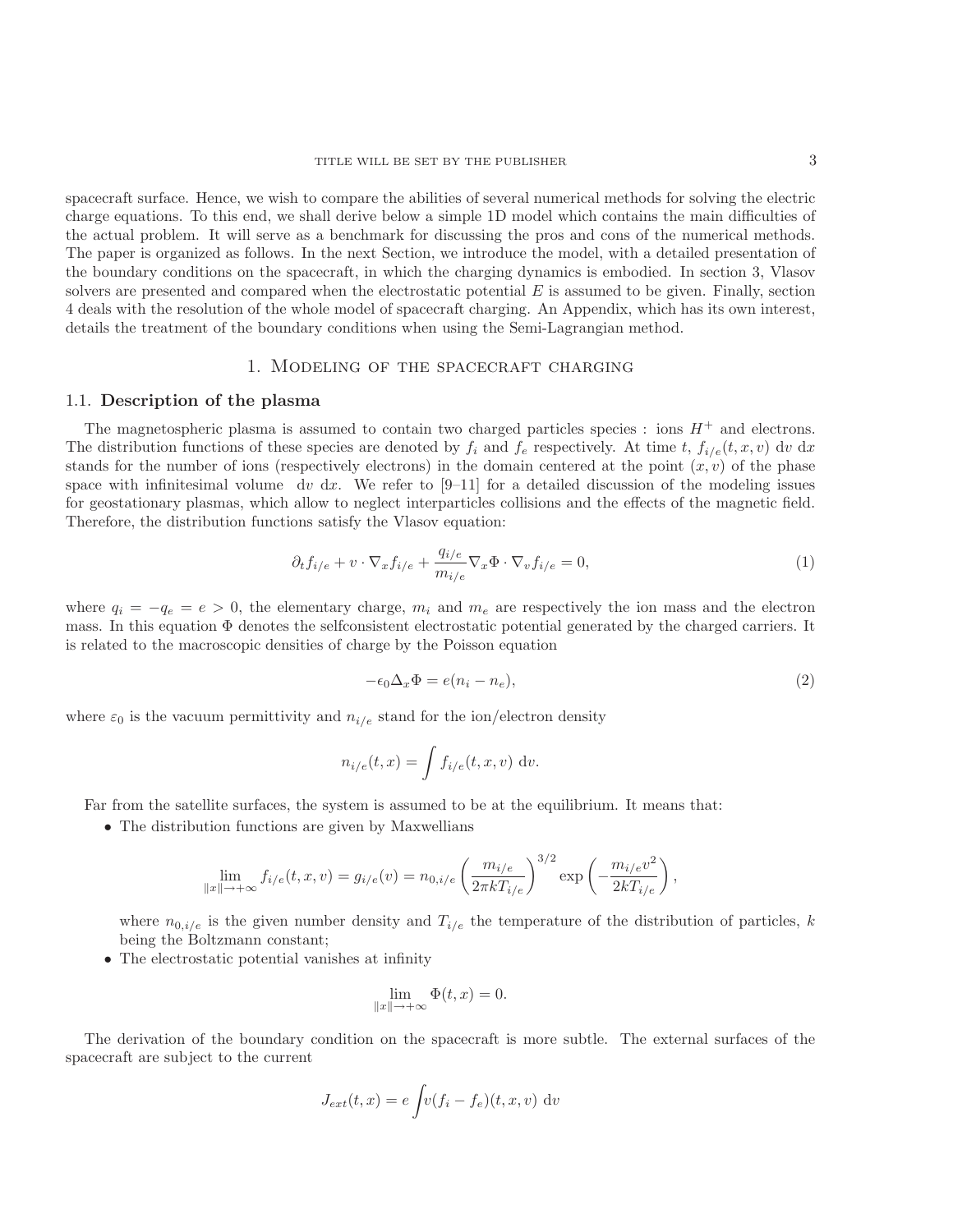

FIGURE 1. Scheme of the spacecraft.

due to the charged particles of the plasma. This current induces a modification of the electrostatic potential on the boundary of the spacecraft. Indeed the Ampère equation furnishes the evolution in time of the electrostatic potential:

$$
\epsilon_0 \frac{\partial}{\partial t} \frac{\partial \Phi}{\partial \nu} - J_{ext} \cdot \nu = 0,\tag{3}
$$

at the boundary between the spacecraft and the plasma where  $\nu(x)$  stands for the outward unit vector at a point x of the spacecraft boundary. It is completed by boundary conditions for the charged particles distribution that take into account reflection of the impinging particles, various emission phenomena with different energy spectrum, as well as recollection of secondary electrons. The originality of this model is that these boundary conditions are time-dependent with a time derivative. The derivation of the evolution equations at the boundary will be clarified in the next section.

Let us make a short break on scaling issues, still referring to [9–11, 26]. In geostationary orbits, the Debye length is large with respect to the characteristic length of a spacecraft. Accordingly, asymptotic arguments allow to get rid of the time derivative in  $(1)$  and to assume quasi-neutrality. Hence,  $(1)-(2)$  can be replaced in this situation by the system

$$
\begin{cases}\nv \cdot \nabla_x f_{i/e} + \frac{q_{i/e}}{m_{i/e}} \nabla_x \Phi \cdot \nabla_v f_{i/e} = 0, \\
\Delta \Phi = 0.\n\end{cases}
$$
\n(4)

However, the scaling does not disregard the time derivative in the boundary conditions for the potential (3). Hence, the time variable appears as a parameter in the stationary Vlasov-Laplace system, and the evolution of the charging phenomena is governed by the non stationary boundary conditions at the spacecraft surface. Such approximated models are used in several codes [11, 23, 26].

### 1.2. One-dimension model

Let us now derive a one-dimension caricature of the spacecraft charging model. The simplified model is intended to exhibit the main features of the actual equations, in particular the evolution terms arising in the boundary conditions. Having at hand such a toy model allows to point out easily the difficulties of the model as well as to evaluate the advantages and drawbacks of numerical methods. It can be seen as a necessary step to extend the simulations in higher dimension.

Since we are mainly concerned with numerical purposes, we consider a bounded domain, characterized by  $0 < L < \infty$ . The spacecraft is seen as an assembly of a dielectric layer and a metallic conductor. We consider that the conductor occupies the interval  $[0, h_c]$  whereas the dielectric takes place in  $[-h_d, 0)$  (see Figure 1). Therefore  $h_d$  denotes the thickness of the dielectric layer and  $h_c$  the width of the conductor. Hence, the plasma fills the domain  $]-L-h_d, -h_d[\cup]h_c, L+h_c[$ . According to the previous Section, we use the following 1D version of the Vlasov-Poisson system:

$$
\partial_t f_{i/e} + v \cdot \partial_x f_{i/e} + \frac{q_{i/e}}{m_{i/e}} \partial_x \Phi \cdot \partial_v f_{i/e} = 0, \qquad t > 0, \ x \in ]-L - h_d, -h_d[\cup]h_c, L + h_c[, \ v \in \mathbb{R}.
$$
 (5)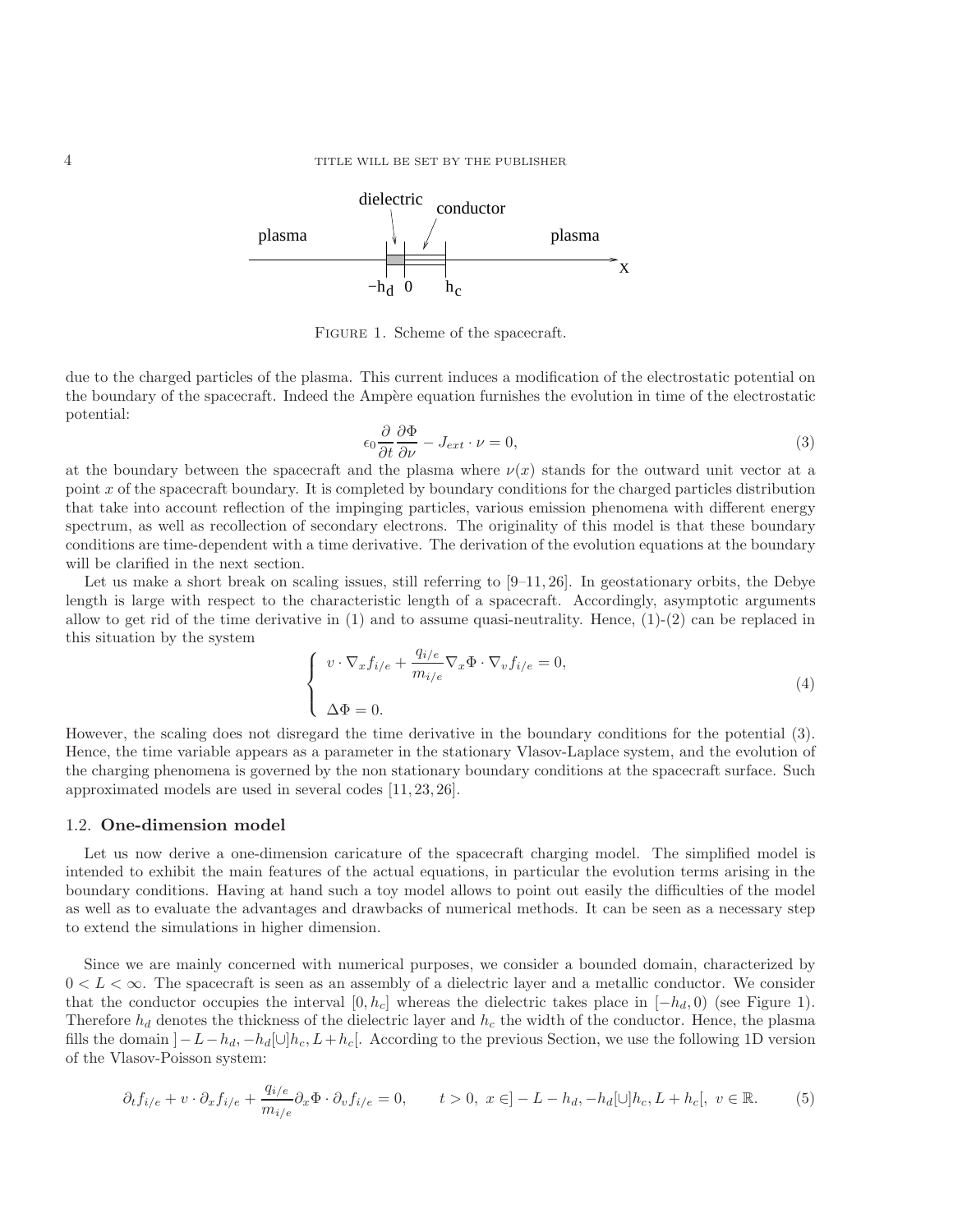where the electrostatic field  $E = -\partial_x \Phi$  is calculated thanks to the Poisson equation :

$$
\begin{cases}\n-\epsilon_0 \,\partial_{xx}^2 \Phi = e(n_i - n_e) = \int_{\mathbb{R}} e(f_i - f_e) \, \mathrm{d}v, \qquad x \in ]-L - h_d, -h_d[\cup]h_c, L + h_c[\n\end{cases} \tag{6}
$$

At the initial time, the system is assumed to be not perturbed and the distribution functions are given by the Maxwellian distribution :

$$
f_{i/e}(0, x, v) = n_{0,i/e} \sqrt{\frac{m_{i/e}}{2\pi k T_{i/e}}} \exp\left(-\frac{m_{i/e}v^2}{2kT_{i/e}}\right).
$$
 (7)

At the external boundary, bearing in mind that L is a cut-off parameter to be chosen large enough, we use the equilibrium as incoming boundary conditions:

$$
\begin{cases}\nf_{i/e}(t, -L - h_d, v) = n_{0,i/e} \sqrt{\frac{m_{i/e}}{2\pi k T_{i/e}}} \exp\left(-\frac{m_{i/e}v^2}{2k T_{i/e}}\right), & \text{for } v > 0, \\
f_{i/e}(t, L + h_c, v) = n_{0,i/e} \sqrt{\frac{m_{i/e}}{2\pi k T_{i/e}}} \exp\left(-\frac{m_{i/e}v^2}{2k T_{i/e}}\right), & \text{for } v < 0.\n\end{cases}
$$
\n(8)

while for the potential we get

$$
\Phi(-L - h_d) = \Phi(L + h_c) = 0.
$$
\n(9)

At the spacecraft boundary, we assume that particles are specularly reflected

$$
\begin{cases}\nf_{i/e}(t, -h_d, v) = \alpha \ f_{i/e}(t, -h_d, -v) & \text{if } v < 0, \\
f_{i/e}(t, h_c, v) = \alpha \ f_{i/e}(t, h_c, -v) & \text{if } v > 0,\n\end{cases}
$$
\n(10)

with  $0 \leq \alpha \leq 1$  a parameter measuring the proportion of reflected particles. It thus remains to discuss the boundary conditions on  $-h_d$  and  $h_c$  for the potential. These boundary conditions will connect the behavior of the plasma in the two intervals  $(-L - h_d, -h_d)$  and  $(h_c, L + h_c)$ .

To this end, it is convenient to introduce a reference potential  $\Phi_{ref}$  which corresponds to the potential created by a scatterer occupying  $(-h_d, h_c)$  and charged uniformly. The reference charge being fixed to 1V,  $\Phi_{ref}$ is defined by

$$
\begin{cases}\n\partial_{xx}^2 \Phi_{ref} = 0, \\
\Phi_{ref}(-h_d) = \Phi_{ref}(h_c) = 1, \qquad \Phi_{ref}(L + h_c) = \Phi_{ref}(-L - h_d) = 0.\n\end{cases}
$$
\n(11)

Next, in a perfect conductor the potential remains constant at any place. Hence, let us denote by  $\phi_{abs}(t)$ , the so–called absolute potential, the value of the potential in  $[0, h_c]$ :

$$
\Phi(t, x) = \phi_{abs}(t), \quad \text{for all } x \in [0, h_c].
$$

This value is of course still to be determined. Then, we write

$$
\Phi(t,x) = \phi_{abs}(t)\,\Phi_{ref}(x) + \Phi'(t,x),\tag{12}
$$

which defines the differential potential  $\Phi'$ . Thanks to (6) and (11), we deduce that the differential potential  $\Phi'$ satisfies :

$$
\begin{cases}\n-\epsilon_0 \partial_{xx}^2 \Phi'(t, x) = e(n_i - n_e), \\
\Phi'(t, L + h_c) = \Phi'(t, -L - h_d) = 0, \\
\Phi'(t, h_c) = 0.\n\end{cases}
$$
\n(13)

We are thus left with the task of defining conditions for  $\phi_{abs}$  and  $\Phi'(t, -h_d)$ .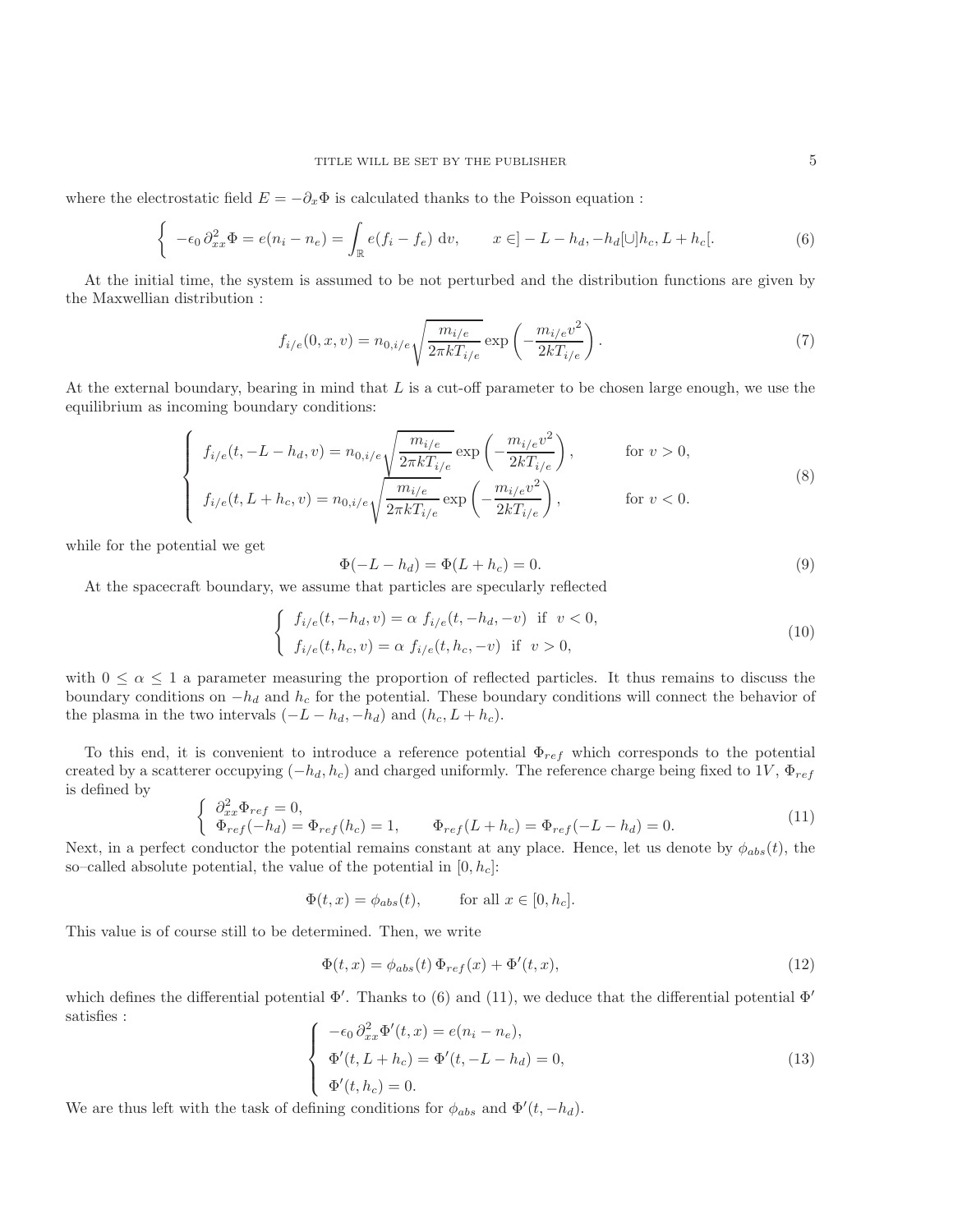### 1.3. Charging evolution

Actually, the electrostatic field  $E = -\partial_x \Phi$  is defined in the whole domain

$$
] - L - h_d, -h_d[ \cup [-h_d, 0[ \cup [0, h_c] \cup ] h_c, L + h_c[
$$

where the four intervals correspond to different physical properties (that is vacuum, dielectric, conductor, vacuum). On the one hand, at any place,  $E = -\partial_x \Phi$  satisfies the equation

$$
\epsilon \,\partial_x E = \rho,
$$

where  $\epsilon$  is the permittivity, depending on the medium, and  $\rho$  is the density of charge. On the other hand, the charge conservation

$$
\partial_t \rho + \partial_x J = 0,
$$

holds where J is the current density. In the plasma domain  $]-L-h_d, -h_d[\cup]h_c, L+h_c[$ , we have

$$
\rho = e(n_i - n_e), \qquad J = e \int_{\mathbb{R}} v(f_i - f_e) \, \mathrm{d}v,
$$

and the continuity equation follows by integrating with respect to  $v$  the Vlasov equations. Therefore, we have

$$
\epsilon \,\partial_t \partial_x E + \partial_x J = 0.
$$

Since this relation must be satisfied in all the domain  $(-L - h_d, L + h_c)$ , it yields jump conditions at each boundary

$$
-\frac{\partial}{\partial t}\left[\epsilon \frac{\partial \Phi}{\partial x}\right] + [J] = 0,\tag{14}
$$

where [.] denotes the jump at the interfaces.

Let us denote by  $J_{ext}$  the net current on the spacecraft from the plasma, that is

$$
J_{ext}(t, h_c) = e \int_{\mathbb{R}} v(f_i - f_e)(t, h_c, v) dv
$$

$$
J_{ext}(t, -h_d) = e \int_{\mathbb{R}} v(f_i - f_e)(t, -h_d, v) dv
$$

In view of the boundary condition (10), it reads

$$
J_{ext}(t, h_c) = (1 - \alpha) e \int_{v < 0} v(f_i - f_e)(t, h_c, v) dv
$$
  

$$
J_{ext}(t, -h_d) = (1 - \alpha) e \int_{v > 0} v(f_i - f_e)(t, -h_d, v) dv.
$$

The current inside the conductor is denoted  $J_{cond}$ . We recall that in the conductor the electrostatic potential keeps a constant value denoted  $\phi_{abs}$ . We make the assumption that the dielectric layer is very thin,  $h_d \ll 1$ , so that there is no volumic charge in the dielectric and the derivative of the potential in the dielectric can be approximated by the finite difference

$$
\frac{\partial \Phi}{\partial x} \simeq \frac{\phi_{abs} - \Phi(-h_d)}{h_d}
$$

.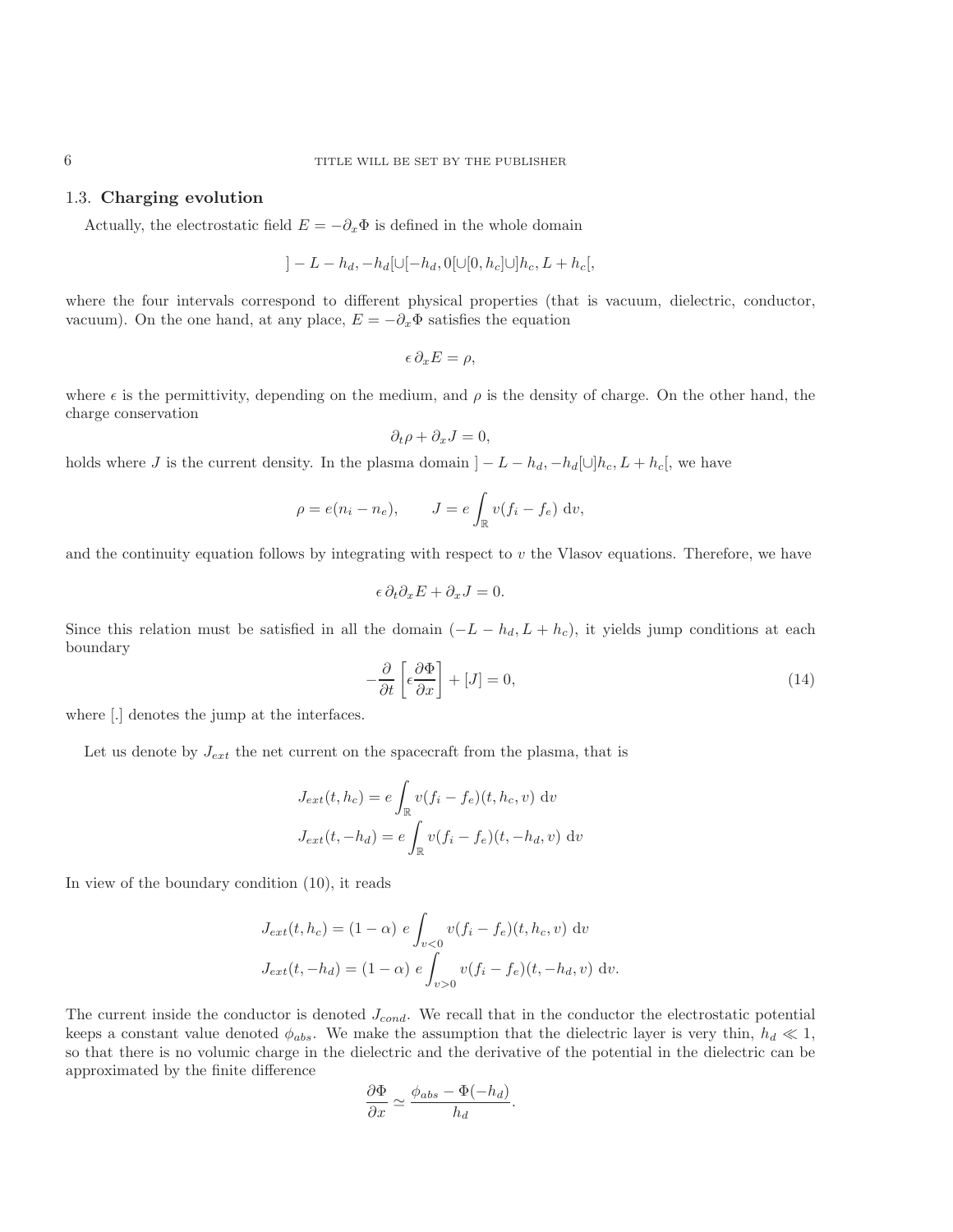Finally there exists a runaway current between the dielectric and the conductor, which is proportional to the difference of potential, see [21],

$$
J_{diel} = -\sigma_d \frac{\phi_{abs} - \Phi(-h_d)}{h_d},
$$

 $\sigma_d$  being the conductivity of the dielectric. Therefore, the jump relations read as follows

• At the interface  $x = -h_d$  between the plasma and the dielectric

$$
\partial_t \left( \epsilon_0 \partial_x \Phi(-h_d) - \epsilon_d \frac{\phi_{abs} - \Phi(-h_d)}{h_d} \right) = J_{ext}(-h_d) + \sigma_d \frac{\phi_{abs} - \Phi(-h_d)}{h_d}.
$$
 (15)

• At the interface  $x = 0$  between the dielectric and the conductor

$$
\partial_t \left( \epsilon_d \frac{\phi_{abs} - \Phi(-h_d)}{h_d} \right) = -\sigma_d \frac{\phi_{abs} - \Phi(-h_d)}{h_d} - J_{cond}.
$$
\n(16)

• At the interface  $x = -h_c$  between the conductor and the plasma

$$
-\partial_t(\epsilon_0 \partial_x \Phi(h_c)) = J_{cond} - J_{ext}(h_c). \tag{17}
$$

We get rid of the unknown  $J_{cond}$  by summing equation (16) with (17) which yields

$$
\partial_t \left( \epsilon_d \frac{\phi_{abs} - \Phi(-h_d)}{h_d} - \epsilon_0 \partial_x \Phi(h_c) \right) = -\sigma_d \frac{\phi_{abs} - \Phi(-h_d)}{h_d} - J_{ext}(h_c).
$$

We can finally sum this last relation with (15) to obtain

$$
\epsilon_0 \partial_t \partial_x (\Phi(-h_d) - \Phi(h_c)) = J_{ext}(-h_d) - J_{ext}(h_c). \tag{18}
$$

Furthermore (15) can be rewritten, using the definition of  $\Phi'$  in (12),

$$
\epsilon_0 \partial_t \partial_x \Phi(-h_d) + \frac{\epsilon_d}{h_d} \partial_t \Phi'(-h_d) + \frac{\sigma_d}{h_d} \Phi'(-h_d) = J_{ext}(-h_d). \tag{19}
$$

The two identities (18) and (19) are evolution equations which define the two quantities  $\Phi'(-h_d)$  and  $\phi_{abs}$ . Therefore the Vlasov-Poisson system  $(5)-(10)$  is completed with the boundary conditions for the potential :

$$
\Phi(t, h_c) = \phi_{abs}(t) ; \qquad \Phi(t, -h_d) = \phi_{abs}(t) + \Phi'(t, -h_d). \tag{20}
$$

### 1.4. Asymptotic issues

We set  $\delta = h_d/h_c$ ,  $V_e = \sqrt{kT_e/m_e}$ , the thermal velocity of the electrons,  $\Phi_0 = m_e V_e^2/e$ . We introduce typical value for the density  $n_{0,e}$ , and we define  $J_0 = en_{0,e} V_e$ , and  $T_0 = \frac{\epsilon_0 \Phi_0}{L}$  $\frac{\partial^2 \mathbf{u} \cdot \mathbf{d}}{\partial^2 \mathbf{b}_d}$ , the typical time of charging of the dielectric. We define the dimensionless quantities :

$$
\widetilde{\Phi} = \frac{\Phi}{\Phi_0}, \ \widetilde{J} = \frac{J}{J_0}, \ \widetilde{x} = \frac{x}{h_c}, \widetilde{t} = \frac{t}{T_0}.
$$

Therefore equations (18) and (19) in dimensionless form become

$$
\delta \partial_{\tilde{t}} \partial_{\tilde{x}} (\tilde{\Phi}(-h_d) - \tilde{\Phi}(h_c)) = \widetilde{J_{ext}}(-h_d) - \widetilde{J_{ext}}(h_c),
$$
  

$$
\delta \partial_{\tilde{t}} \partial_{\tilde{x}} \tilde{\Phi}(-h_d) + \frac{\epsilon_d}{\epsilon_0} \partial_{\tilde{t}} \widetilde{\Phi}'(-h_d) + \frac{\sigma_d}{h_d} \frac{m_e V_e}{e^2 n_{0,e}} \widetilde{\Phi}'(-h_d) = \widetilde{J_{ext}}(-h_d).
$$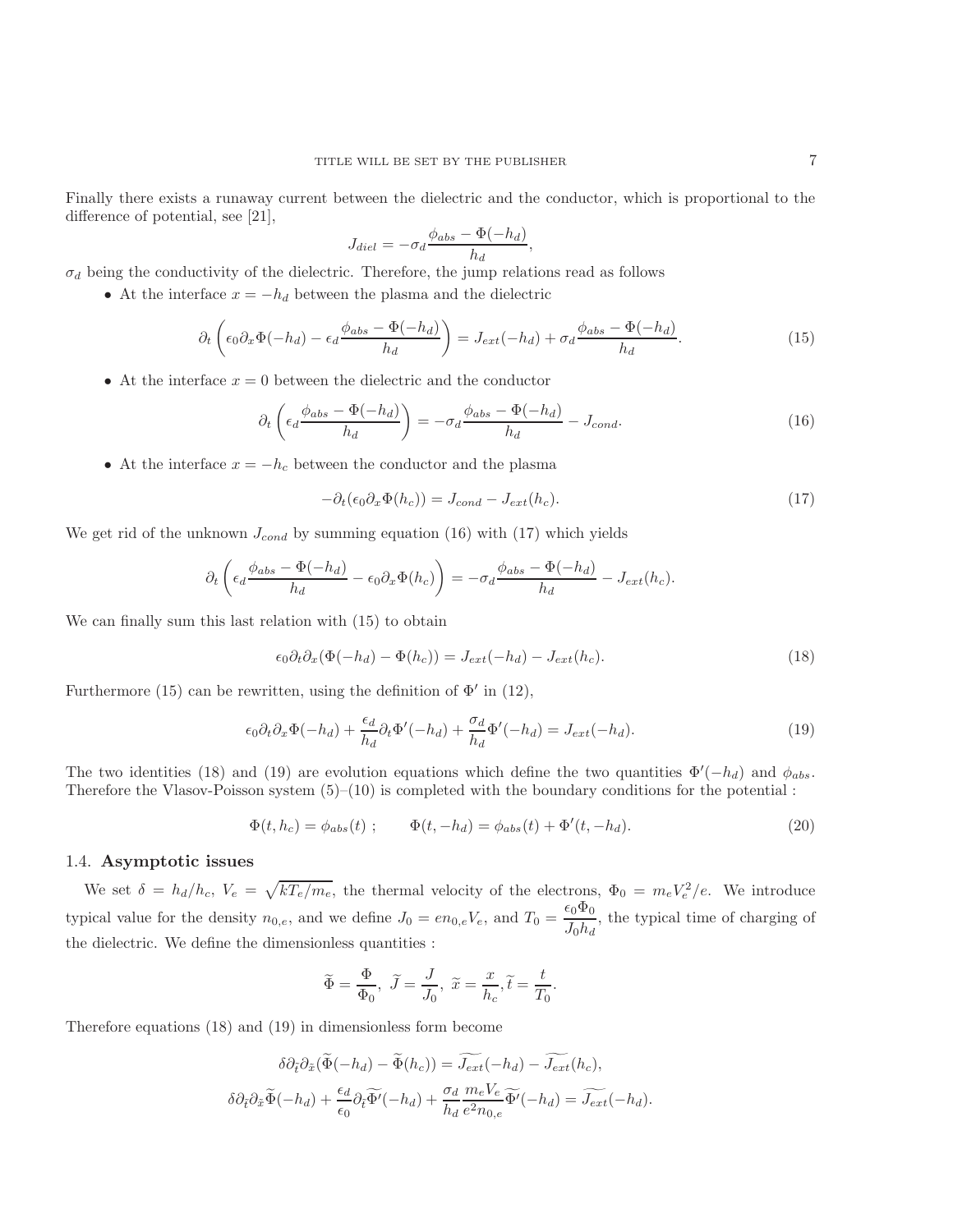As already said the dielectric layer is very thin, and in applications we are interested in the case  $0 < \delta \ll 1$ . Thus, from now on we will formally neglect the term with  $\delta$  in factor. Finally, the equations on the unknowns  $\Phi'(-h_d)$  and  $\phi_{abs}$  are

$$
J_{ext}(-h_d) = J_{ext}(h_c),\tag{21}
$$

$$
C_d \frac{\mathrm{d}}{\mathrm{d}t} \Phi'(-h_d) + S_d \Phi'(-h_d) = J_{ext}(-h_d),\tag{22}
$$

where  $C_d$  is the given capacity and  $S_d$  the conductance of the dielectric.

Let us recap the 1D model we will use for describing the evolution of the charge at the external surface of the spacecraft. The distribution function  $f_i$  and  $f_e$  are solutions for  $x \in ]-L - h_d, h_d[ \cup ] h_c, L + h_c[$  and  $v \in \mathbb{R}$ of the Vlasov equation

$$
\partial_t f_{i/e} + v \cdot \partial_x f_{i/e} + \frac{q_{i/e}}{m_{i/e}} \partial_x \Phi \cdot \partial_v f_{i/e} = 0, \qquad t > 0,
$$

completed with the initial condition

$$
f_{i/e}(0, x, v) = n_{0,i/e} \sqrt{\frac{m_{i/e}}{2\pi kT_{i/e}}}
$$
 exp  $\left(-\frac{m_{i/e}v^2}{2kT_{i/e}}\right)$ ,

and the boundary conditions (with  $0 \leq \alpha \leq 1$ )

$$
\int f_{i/e}(t, -h_d, v) = \alpha f_{i/e}(t, -h_d, -v), \qquad \text{for } v < 0,
$$

$$
f_{i/e}(t, h_c, v) = \alpha f_{i/e}(t, h_c, -v),
$$
 for  $v > 0$ ,  

$$
f_{i/e}(t, h_c, v) = \alpha f_{i/e}(t, h_c, -v),
$$
 for  $v > 0$ ,  

$$
f_{i/e}(t, h_c, v) = \alpha f_{i/e}(t, h_c, -v),
$$
 for  $v > 0$ ,

$$
f_{i/e}(t, -L - h_d, v) = n_{0,i/e} \sqrt{\frac{m_{i/e}}{2\pi k T_{i/e}}} \exp\left(-\frac{m_{i/e}v^2}{2kT_{i/e}}\right), \quad \text{for } v > 0,
$$

$$
f_{i/e}(t, L + h_c, v) = n_{0,i/e} \sqrt{\frac{m_{i/e}}{2\pi k T_{i/e}}} \exp\left(-\frac{m_{i/e}v^2}{2kT_{i/e}}\right), \qquad \text{for } v < 0.
$$

The electrostatic potential  $\Phi$  is calculated thanks to the Poisson problem :

$$
\begin{cases}\n-\epsilon_0 \partial_{xx}^2 \Phi = e(n_i - n_e) = \int_{\mathbb{R}} e(f_i - f_e) dv, & x \in ]-L - h_d, -h_d[\cup]h_c, L + h_c[,\n\Phi(-L - h_d) = \Phi(L + h_c) = 0, \\
\Phi(h_c) = \phi_{abs}, & \Phi(-h_d) = \phi_{abs} + \Phi'(-h_d).\n\end{cases}
$$

Eventually, given

$$
J_{ext}(t, -h_d) = (1 - \alpha) e \int_{v>0} (f_i(t, -h_d, v) - f_e(t, -h_d, v)) dv,
$$
  
\n
$$
J_{ext}(t, h_c) = (1 - \alpha) e \int_{v<0} (f_i(t, h_c, v) - f_e(t, h_c, v)) dv,
$$
\n(23)

 $\phi_{abs}$  and  $\Phi'(t, -h_d)$  are determined by

$$
J_{ext}(-h_d) = J_{ext}(h_c),
$$
  
\n
$$
C_d \frac{d}{dt} \Phi'(-h_d) + S_d \Phi'(-h_d) = J_{ext}(-h_d).
$$
\n(24)

Even in the mere 1D framework, this model is highly non standard; its mathematical analysis is certainly tough and it provides an already challenging test for numerical simulations.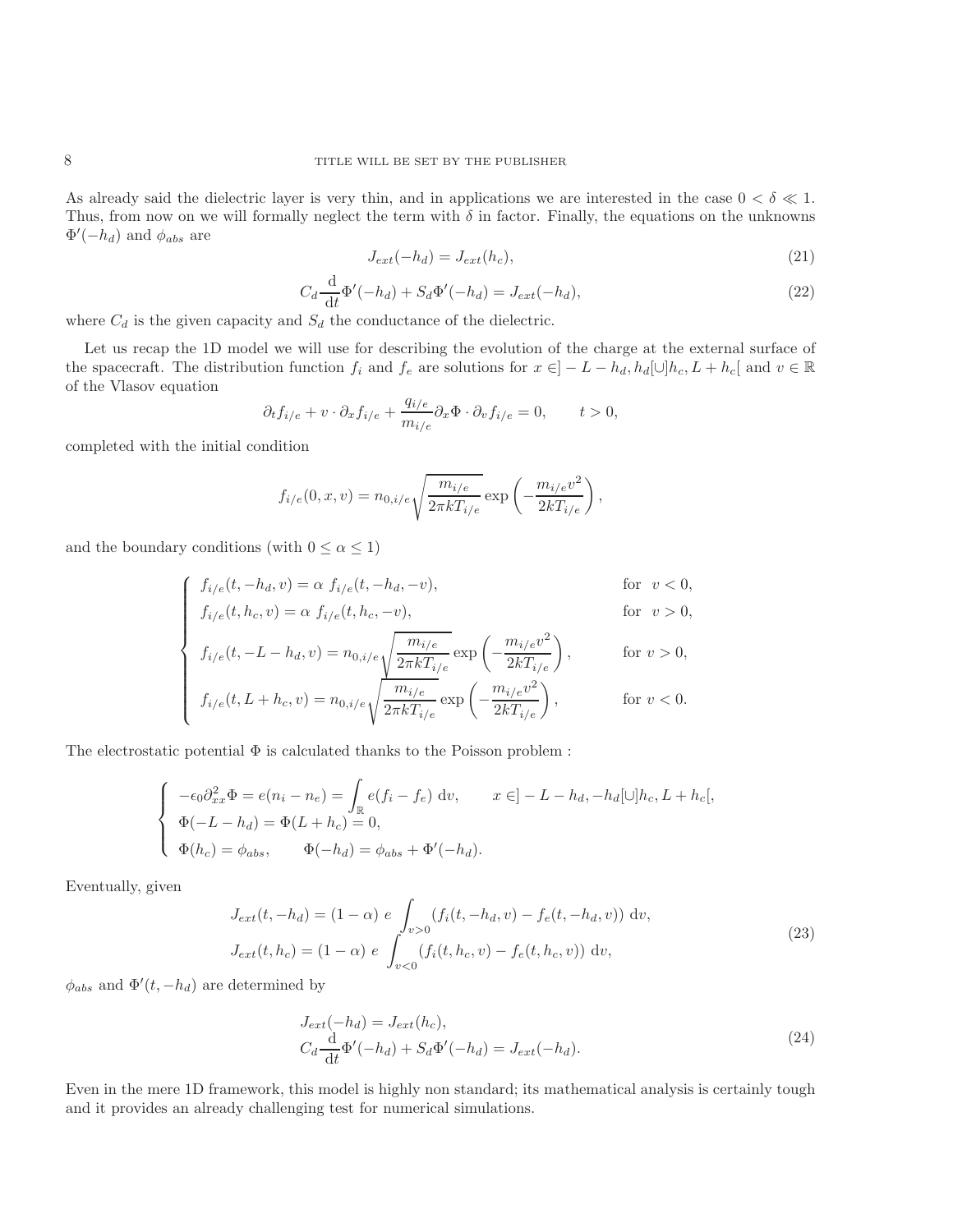**Remark 1.** In the case of total reflection  $\alpha = 1$ , the external current vanishes on the boundaries  $J_{ext}(t, -h_d)$  $0 = J_{ext}(t, h_c)$ . Accordingly, the differential potential on the dielectric  $\Phi'(t, -h_d)$  vanishes exponentially fast (or stays at zero if it is initially) and the absolute potential  $\phi_{abs}$  remains constant; there is no charging, in agreement to the physical intuition.

#### 1.5. Towards multi-dimensional problems

Of course, realistic simulations are performed in a 3 dimensional framework. The basic equations are still (1)- (2), or, if scaling properties applies like in GEO, we can use (4). The latter has the advantage of disregarding any volume effects, focusing on variations of charge due to surface phenomena. The boundary conditions at infinity for the particle distribution functions and the potential are at equilibrium. The geometry makes more involved the boundary conditions on the spacecraft. As said above the charged particles are subject to complicated phenomena which determine the absorption/emission and reflection laws to be used on the spacecraft boundary and which define the incoming distribution. Clearly, surfaces with different components yield different reflection laws, and the derivation of these boundary conditions is mainly based on phenomelogical arguments. The main difficulty however is related to the condition satisfied by the potential.

The derivation proposed in [9] is based on the study of jump relations on the interfaces between the different domains: plasma, dielectric, conductor. This is the approach we followed for obtaining the one-dimension problem. The spacecraft is seen as a perfect conductor, partially covered by an assembly of dielectric materials. We denote by  $\mathcal{O}_0$  the conductor, and  $\mathcal{O}_k$ ,  $k \in \{1, ..., N_d\}$  the dielectrics which are characterized by their permittivity  $\varepsilon_k > 0$  and conductivity  $\sigma_k > 0$ . The height of the kth dielectric layer is denoted by  $h_k$ . The plasma fills the domain  $\Omega = \mathbb{R}^3 \setminus \bigcup_{k=0}^{N_d} \mathcal{O}_k$ . We set  $\Gamma = \bigcup_{k=0}^{N_d} \partial \mathcal{O}_k$  and for a given point  $x \in \Gamma$ ,  $\nu(x)$  stands the outward normal vector at the surface  $\Gamma$ . We consider the following interfaces (see figure 2):

- $\Gamma_{c/v} = \Gamma \setminus \bigcap_{k=0}^{N_d} \partial \mathcal{O}_k$  the interface between the conductor and the vacuum,
- $\Gamma_{c/d} = \partial \mathcal{O}_0 \setminus \Gamma_{c/v}$  the interface between the conductor and the dielectrics,
- $\Gamma_{d/v} = \partial \Omega \setminus \Gamma_{c/v}$  the interface between the dielectrics and the vacuum,
- $\Gamma_{d/d} = \Gamma \setminus (\partial \mathcal{O}_0 \cup \partial \Omega)$  the interface between neighbors dielectrics.



Figure 2. Domain and notations of interfaces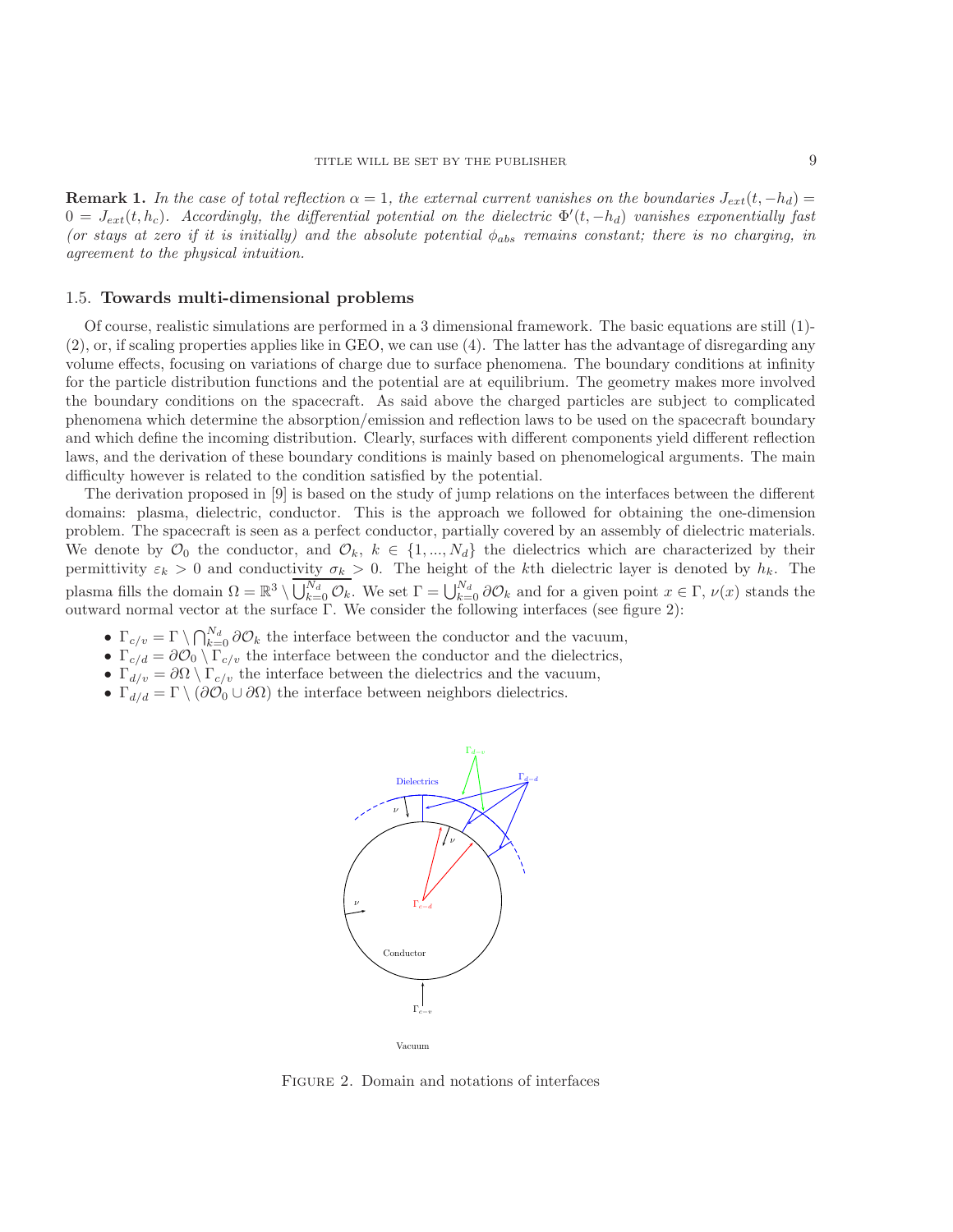At any place of the conductor, the electric potential remains at a constant value:  $\phi_{abs}(t)$ , the so-called "absolute potential". In particular, we have

$$
\Phi(t, x) = \phi_{abs}(t) \text{ on } \Gamma_{c/v}.
$$
\n(25)

In the dielectrics, the runaway current is proportional to the electric field  $J_k = -\sigma_k \nabla_x \Phi_{diel}$ . Then, we consider the jump relations associated to the Ampère law: denoting  $J_{ext} = J_i + J_e$ , we get

$$
\partial_t (\epsilon_k \partial_\nu \Phi_{diel} - \epsilon_0 \partial_\nu \Phi) + J_{ext} \cdot \nu + \sigma_k \partial_\nu \Phi_{diel} = 0 \quad \text{on } \Gamma_{d/v}
$$
\n(26)

and

$$
\int_{\Gamma_{c/v}} \left[ \partial_t (-\epsilon_0 \partial_\nu \Phi) + J_{ext} \cdot \nu \right] d\gamma + \int_{\Gamma_{c/d}} \left[ \partial_t (-\epsilon_k \partial_\nu \Phi_{diel}) - \sigma_k \partial_\nu \Phi_{diel} \right] d\gamma = 0.
$$
\n(27)

Since the dielectric layer is very thin, which means that the  $h_k$ 's are small compared to the characteristic lengths of the spacecraft, the normal derivative of the dielectric potential on  $\Gamma_{c/d}$  and  $\Gamma_{d/v}$  is approached by

$$
\partial_{\nu} \Phi_{diel}(t, x) \simeq \frac{\phi_{abs}(t) - \Phi(t, x)}{h_k}.
$$
\n(28)

Finally (25), (26), (27) and (28) defines the boundary conditions for the potential. A further scaling argument leads to replace  $(26)-(27)$  by

$$
C_k \partial_t (\phi_{abs}(t) - \Phi(t, x)) + S_k (\phi_{abs}(t) - \Phi(t, x)) = -J_{ext} \cdot \nu \quad \text{on } \Gamma_{d/\nu}
$$

together with the constraint

$$
\int_{\Gamma_{c/v} \cup \Gamma_{c/v}} J_{ext} \cdot \nu \, d\gamma = 0,
$$

where  $C_k$  and  $S_k$  are respectively the capacity and conductance per unit area of the dielectric.

The current version of SPARCS uses these boundary conditions. However, the adopted modeling is intimately related to the numerical methods and alternative approaches are possible. A possibility is to compute the electric field everywhere. Taking into account the complex structure of the spacecraft would require the use of a very fine mesh, at the size of the thickness of the dielectrics, together with a detailed description of the electrical phenomena in each domain, which is in general not affordable. Another strategy defines a charge repartition on the surface of the spacecraft by using a suitable charge distribution technique which is intended to account for the complex electric network constituted by the different materials. Hence, the issue of boundary conditions for the potential is converted into a definition of virtual charges to be distributed on the spacecraft. This is done either by the so–called Capacitance Matrix Method [3, 16, 26] or by defining an equivalent circuit [16, 22, 23].

# 2. Presentation of Vlasov solvers

Clearly, having in mind applications to spacecraft engineering, computational time and memory size consumption will be crucial criteria addressed on numerical schemes.

# 2.1. Some properties of the Vlasov equation

We first recall briefly some well known properties of the Vlasov equation. Indeed, the numerical methods for solving the Vlasov equation :

$$
\frac{\partial f}{\partial t}(t, x, v) + v \cdot \partial_x f(t, x, v) - \frac{q}{m} E(t, x) \cdot \partial_v f(t, x, v) = 0,
$$
\n(29)

relies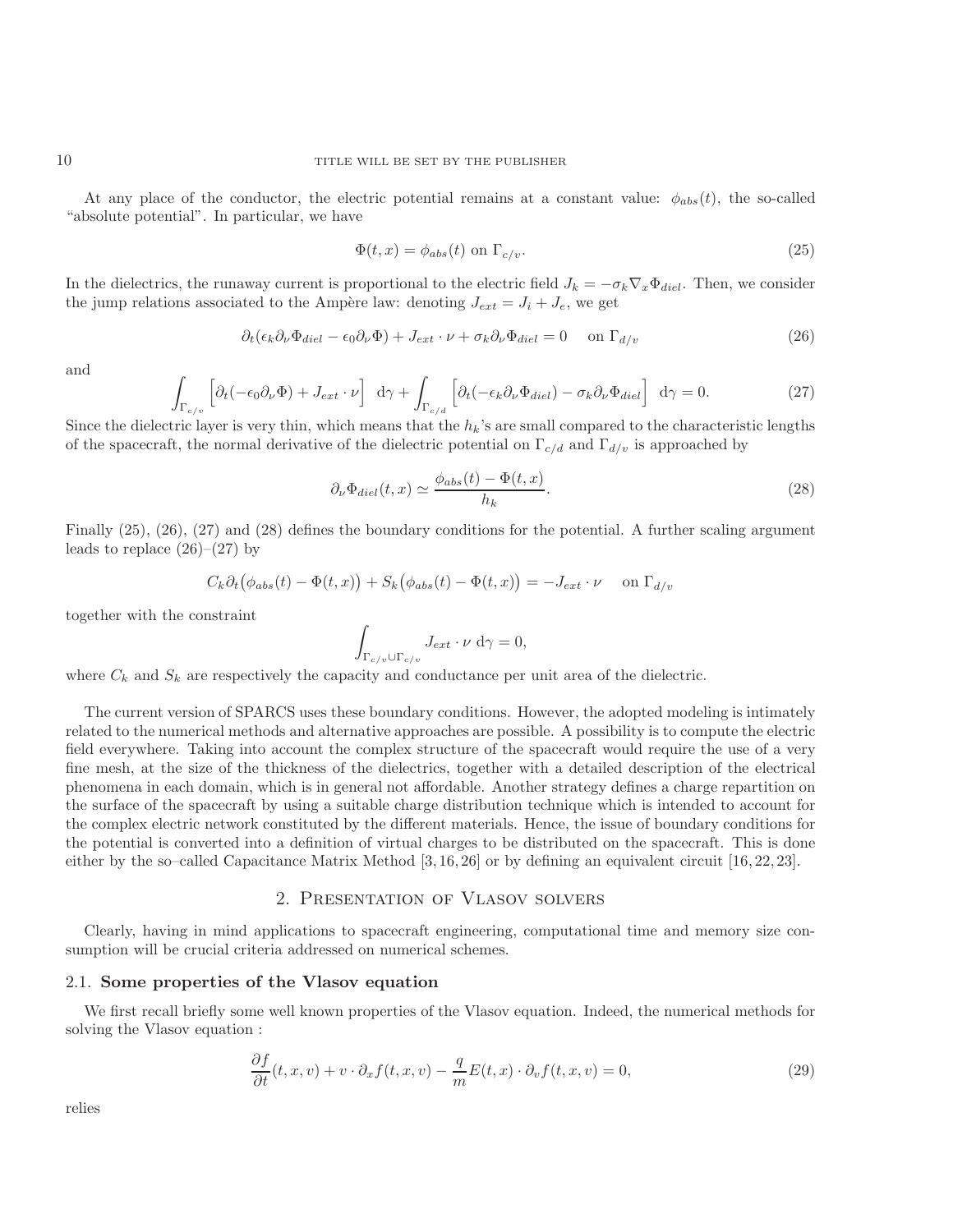• either on this non conservative form of the equation, which appeals (neglecting any difficulty related to the regularity of the potential) to define the characteristics curves by the ODE system:

$$
\begin{cases}\n\frac{dX}{ds}(s; x, v, t) = V(s; x, v, t), & X(t; x, v, t) = x, \\
\frac{dV}{ds}(s; x, v, t) = -\frac{q}{m}E(s, X(s; x, v, t)), & V(t; x, v, t) = v\n\end{cases}
$$
\n(30)

Hence (29) means that particles are conserved along the characteristics

$$
\frac{\mathrm{d}}{\mathrm{d}s} \big[ f(s, X(s; x, v, t), V(s; x, v, t)) \big] = 0,
$$

or, in other words

 $\overline{\phantom{a}}$ 

$$
f(t, x, v) = f(s, X(s; x, v, t), V(s; x, v, t)), \quad \forall s \ge 0.
$$

This property is at the basis of semi-lagrangian and particle methods.

• or we note that  $\text{div}_{x,v}(v, -\frac{q}{m}E) = 0$  and we rewrite the equation on the conservative form

$$
\frac{\partial f}{\partial t}(t, x, v) + \partial_x(v f(t, x, v)) - \partial_v(\frac{q}{m} E(t, x) f(t, x, v)) = 0
$$

which appeals to the finite volume framework developed for the simulation of conservation laws [20].

#### 2.2. Finite volume

The Vlasov equation recasts in the conservative form

$$
\partial_t f + \operatorname{div}_{(x,v)}(\mathbf{U}(t,x,v)f) = 0,
$$

where  $\mathbf{U}(t, \cdot, \cdot) : \mathbb{R}^2 \to \mathbb{R}^2$ ,  $(x, v) \mapsto (v, -\frac{q}{m}E)$ . The phase space domain  $(x, v)$  is meshed by the nodes  $(x_i)_{1\leq i\leq N_x}$  and  $(v_j)_{1\leq j\leq N_y}$ , with mesh steps  $\Delta x$  and  $\Delta v$  respectively. The control volume is denoted by  $C_{i,j} = [x_i, x_{i+1}] \times [v_j, v_{j+1}]$ . Integrating the Vlasov equation (29) on  $(t^n, t^{n+1}) \times C_{i,j}$  yields

$$
\int_{C_{ij}} f(t^{n+1}, x, v) dv dx - \int_{C_{ij}} f(t^n, x, v) dv dx
$$
\n
$$
= - \int_{t^n}^{t^{n+1}} \int_{v_j}^{v_{j+1}} v(f(s, x_{i+1}, v) - f(s, x_i, v)) dv ds
$$
\n
$$
+ \int_{t^n}^{t^{n+1}} \int_{x_i}^{x_{i+1}} \frac{q}{m} E(s, x) (f(s, x, v_{j+1}) - f(s, x, v_j)) dx ds.
$$
\n(31)

Therefore, the discrete unknown  $f_{ij}^n$  is intended to be an approximation of the average value at time  $t^n$  on the cell  $C_{ij}$ , that is  $\frac{1}{\Delta x \Delta v} \int_{C_{i,j}} f(t^n, x, v) dx dv$  and finite volume methods are based on the determination of fluxes on the volume interfaces to construct an iterative procedure inspired from (31). Namely, the scheme can be written as

$$
f_{i,j}^{n+1} = f_{i,j}^n - \frac{\Delta t}{\Delta x} \left( \mathcal{F}_{i+1/2,j}^n - \mathcal{F}_{i-1/2,j}^n \right) + \frac{\Delta t}{\Delta y} \left( \mathcal{G}_{i,j+1/2}^n - \mathcal{G}_{i,j-1/2}^n \right).
$$
(32)

We use a time–explicit scheme since the fluxes in the right hand side only depend on the values of the unknown at time  $t^n$ . The fluxes at the interface of the control volume  $C_{ij}$  are determined by using the reconstruction method presented in [12] based on the second order PFC method [17]. We set

$$
f_{i+1/2,j}^n = \frac{1}{2}(f_{i,j}^n + f_{i+1,j}^n), \qquad f_{i,j+1/2}^n = \frac{1}{2}(f_{i,j}^n + f_{i,j+1}^n).
$$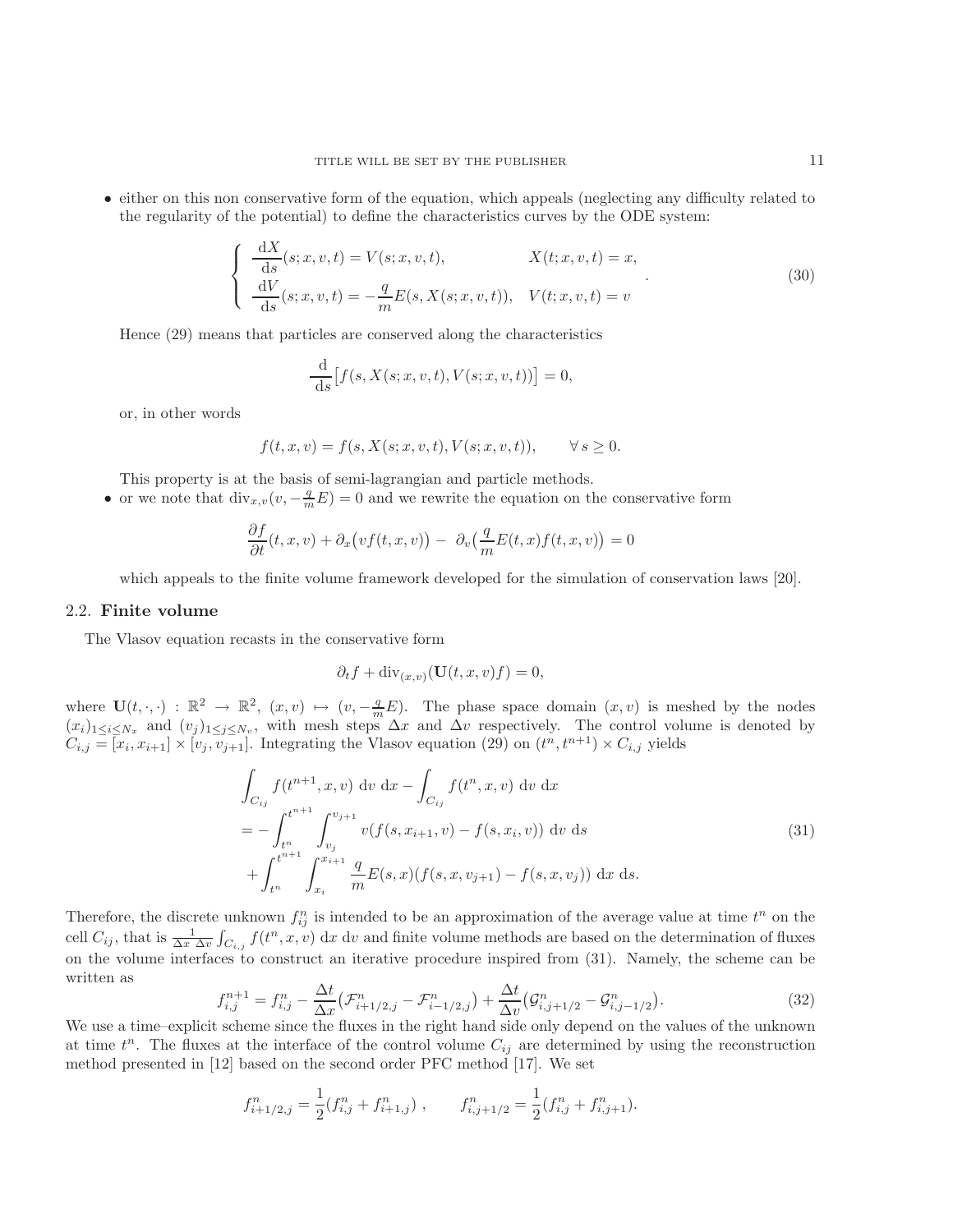Let  $\tilde{E}_i^n$  be an approximation of  $E(t^n, x)$  for  $x \in [x_i, x_{i+1})$  computed through the resolution of the Poisson equation. Then, we get in (32)

$$
\mathcal{F}^n_{i+1/2,j} = v_j \ f^n_{i+1/2,j}, \qquad \mathcal{G}^n_{i,j+1/2} = \tilde{E}^n_i \ f^n_{i,j+1/2}.
$$

However, this second order approximation reconstruction method can generate spurious oscillations since we obtain then a classical centered scheme. Therefore a slope corrector, ensuring the positivity of the distribution function, has been introduced in [12]. The final scheme is then given in equation (3.6) of [12].

Eventually, in order to guaranty the stability of the scheme, a CFL condition has to be imposed on the time step (see Proposition 3.2 of [12]) ensuring the positivity of the distribution function :

$$
\Delta t \leq \max \left( \frac{\Delta x}{V_{max}}, \frac{\Delta v}{E_{max}} \right),\,
$$

where  $E_{max}$  is the maximum value of the electric field  $E_{max}$  and  $V_{max}$  is the bound of the velocity domain. This CFL condition can be very restrictive and even prohibitive for the application treated here. Indeed, for geostationary orbits, the thermal velocity for electrons is  $V_e = 4.5 10^7$  m.s<sup>-1</sup>. Choosing  $V_{max} = 2V_e$ , the CFL condition imposes a time step  $\Delta t$  lesser than  $10^{-8}$  s! The complexity of this algorithm for each time step is  $O(N_xN_y)$ .

#### 2.3. Semi-lagrangian methods

These methods consist in calculating the distribution function at time  $t^{n+1} = t^n + \Delta t$  thanks to the one which has been obtained at the time  $t^n$  by using the conservation relation along the characteristics curves (see section 2.1). It thus relies on a discrete approximation of the relation

$$
f(t^n+\Delta t,x_i,v_j)=f(t^n,X(t^n;x_i,v_j,t^n+\Delta t),V(t^n;x_i,v_j,t^n+\Delta t))
$$

where the notations are defined in  $(30)$ . Therefore two main steps are necessary :

- (1) Find the point  $(X(t^n; x_i, v_j, t^n + \Delta t), V(t^n; x_i, v_j, t^n + \Delta t) = (X^n, V^n)$ . Starting from  $(x_i, v_j)$ , it suffices to go back along the characteristics curves during the time step  $\Delta t$ . To this end, we have to solve (30). This resolution is splitted into three steps  $[1, 13, 29]$ :
	- backward advection of  $\Delta t/2$  in the spatial direction :

$$
X^{n+1/2} = X^{n+1} - \frac{\Delta t}{2} V^{n+1} = x_i - \frac{\Delta t}{2} v_j.
$$

• backward advection of  $\Delta t$  in the velocity direction :

$$
V^{n} = V^{n+1} + \Delta t \frac{q}{m} E(t^{n+1/2}, X^{n+1/2}).
$$

• backward advection of  $\Delta t/2$  in the spatial direction :

$$
X^n = X^{n+1/2} - \frac{\Delta t}{2} V^n.
$$

Obviously, if the trajectory reaches a boundary  $x = -h_d$  or  $x = h_c$ , then we use specular reflexion :  $V^n$ is replaced by its opposite and  $X^n$  by its symmetric. More precisely, if for instance  $X^{n+1/2} < -L - h_d$ and  $X^n > -L - h_d$ , then

$$
t_{sym} := \frac{X^{n+1} + L + h_d}{-V^{n+1}},
$$
  
\n
$$
X^{n+1/2} = -L - h_d - t_{sym}V^{n+1},
$$
  
\n
$$
V^n = -V^{n+1} + \Delta t \frac{q}{m} E(t^{n+1/2}, X^{n+1/2}),
$$
  
\n
$$
X^n = X^{n+1/2} - \frac{\Delta t}{2} V^n.
$$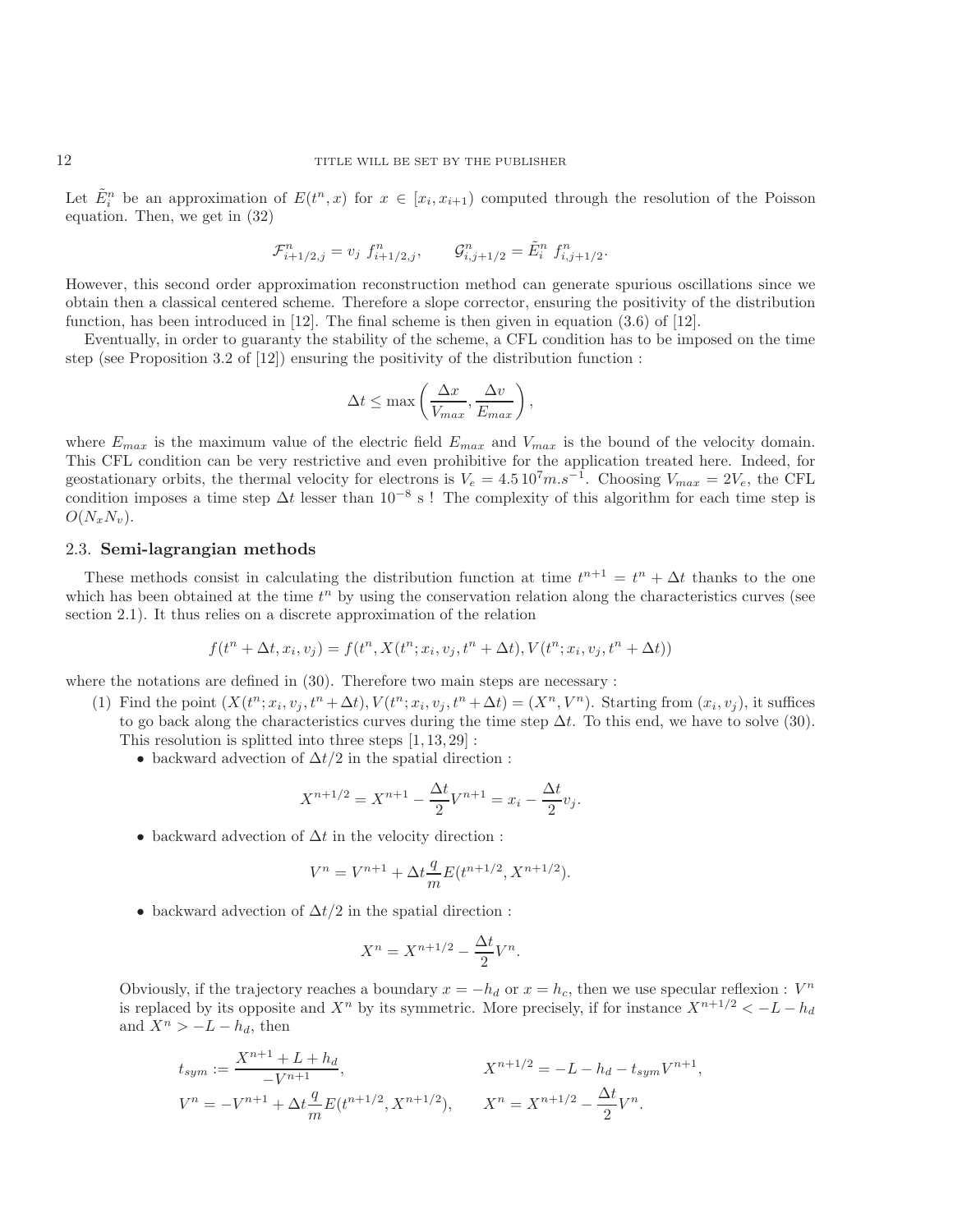The value  $E(t^{n+1/2}, X^{n+1/2})$  is computed by a linear interpolation.

(2) Since  $f$  at time  $t^n$  is known only on the nodes of the mesh, we interpolate the distribution function at the point  $(X(t^n; t^n + \Delta t, x_i, v_j), V(t^n; t^n + \Delta t, x_i, v_j)).$  We use a Hermite spline interpolation which is a well established high order interpolation method. We refer e. g. to [13, 29] for details on this interpolation step, an alternative approach based on the WENO procedure has been proposed recently in [8]. However, most of the references we are aware of restrict to periodic boundary conditions and do not address the question of the interpolation rule to be adopted for boundary points. We give some hints in this direction in the Appendix, this aspect being important to preserve the accuracy of the numerical scheme.

Although the high order of the interpolation step allows to obtain a good numerical accuracy, this step is also highly time and memory consuming. Indeed, each time step involves the inversion of  $N_v + 1$  matrices of size  $(N_x+3)\times(N_x+3)$  and  $N_x+3$  matrices of size  $(N_v+3)\times(N_v+3)$ . Moreover, for memory size reasons, we impose that the trajectories do not cross over more than 2 or 3 cells of the mesh during a time step. It implies a constraint on the time step  $\Delta t \leq 2 \Delta x / V_{max}$  which is yet less restrictive than the CFL condition for the finite volume method. The complexity is of the same order than for the finite volume method : each time step requires  $O(N_xN_v)$  operations. In fact, the construction of the spline basis and therefore the LU decomposition of the  $N_x + 3 + N_v + 1$  matrices is done only once at the beginning of the procedure and demands therefore  $O(N_xN_v)$  operations. Then  $N_x \times N_v$  interpolations are necessary. We underline finally that due to the memory size required, this method is not affordable for 3D simulations.

### 2.4. Back-Trajectory method

This method is a Particle In Cell (PIC) type method [5]. Like with a standard PIC method, the plasma is approximated by a finite number of macroparticles. Each macroparticle is tracked backward its trajectory [9,11]. More precisely, we use the conservation relation along the characteristics curves again and we distinguish two situations:

• Either the trajectory reaches the external boundary at time  $s_{\infty} > 0$  with position, velocity pair  $(X(s_{\infty}; x, v, t), V(s_{\infty}; x, v, t)).$  We remind that the external boundary is fixed far from the spacecraft and the data  $f_{\infty}$  there is intended to reproduce the equilibrium at infinity of the original model. We get

$$
f(t, x, v) = f_{\infty}(X(s_{\infty}; x, v, t), V(s_{\infty}; x, v, t)).
$$

• or we set

$$
f(t, x, v) = f_0(X(0; x, v, t), V(0; x, v, t)),
$$
\n(33)

where  $f_0$  is the given initial distribution function.

Thus the main step of the algorithm consists in computing the origin of the characteristics  $(X(0; x, v, t), V(0; x, v, t))$ or  $(X(s_{\infty}; x, v, t), V(s_{\infty}; x, v, t))$  which reaches  $(x, v)$  at time t. We use an implicit-explicit discretization of (30) (see [14])). To compute the distribution function at time  $t^N = N\Delta t$ ,  $N \in \mathbb{N}^*$ , at node  $(x, v) = (X^N, V^N)$ , we track the characteristics back in time with the scheme

$$
\left\{\begin{array}{ll} \displaystyle \frac{X^{i+1}-X^i}{\Delta t}=-V^{i+1} \qquad \qquad ; \qquad X^N=x, \\[10pt] \displaystyle \frac{V^{i+1}-V^i}{\Delta t}=\frac{q}{m}E(t^i,X^i) \qquad \qquad ; \qquad V^N=v, \end{array}\right.
$$

for  $i = N - 1, N - 2, \cdots$  Three cases can occur. If the trajectory reaches a boundary of the satellite, we use the specular reflection law (10) and the computation continues. If the trajectory goes to the external boundary, the solution is given by the Maxwellian at infinity in  $(7)$ . Otherwise after N iterations in time we have computed the values of  $X(0; x, v, t^N)$  and  $V(0; x, v, t^N)$  which allows to determine f thanks to (33).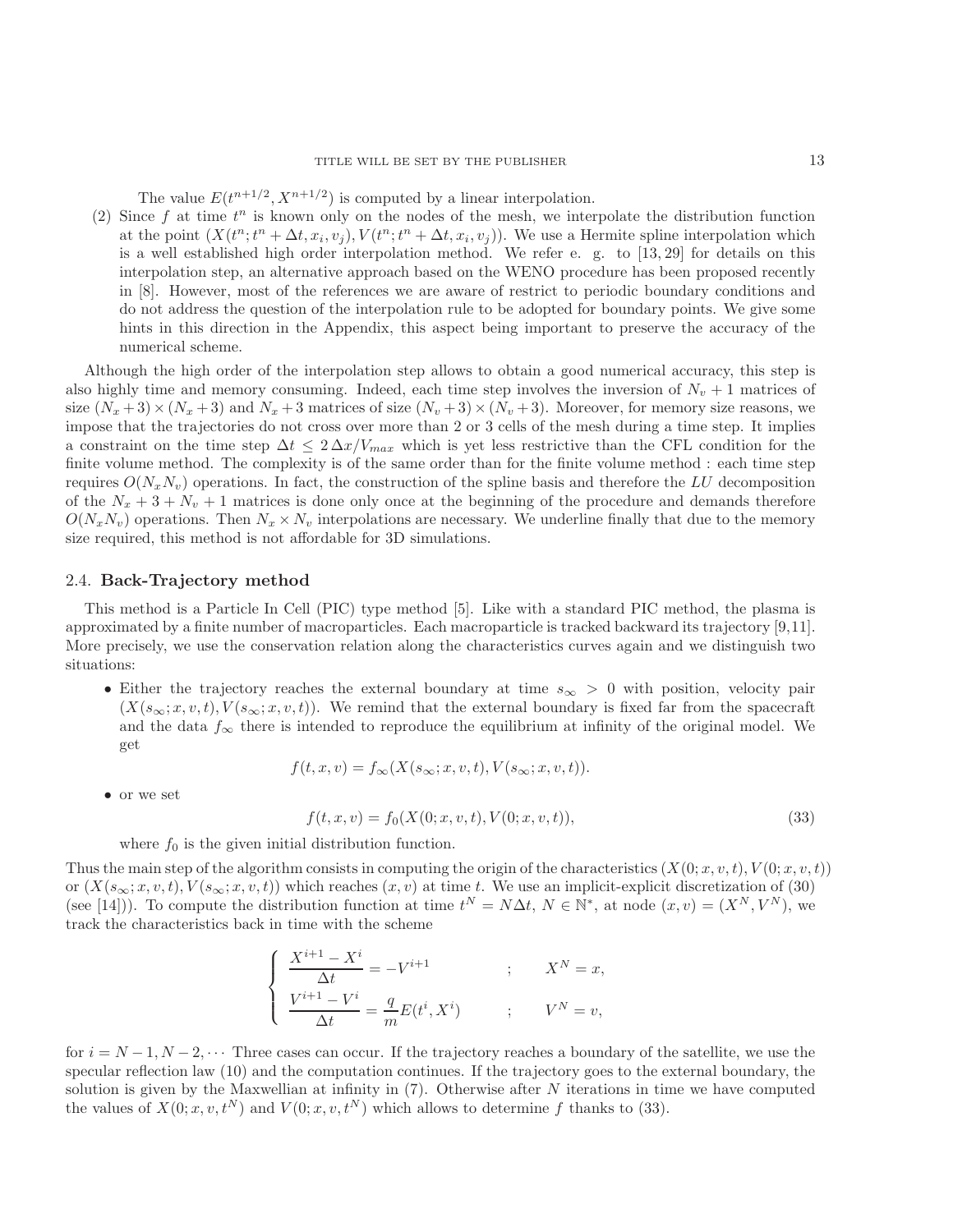Once the distribution function f is computed, the current at the point x is obtained thanks to a discretization of the integral :

$$
J(t,x) = q \int_{\mathbb{R}} v f(t,x,v) dv = \sum_{k} \alpha^{k} q \left( \int_{B_{k}(t,x)} v f_{0}(X(0;x,v,t), V(0;x,v,t)) dv + \int_{A_{k}(t,x)} v f_{\infty}(X(s_{\infty};x,v,t), V(s_{\infty};x,v,t)) dv \right),
$$
\n(34)

where  $A_k(t, x)$  (resp.  $B_k(t, x)$ ) is the set of velocities  $v \in \mathbb{R}$  for which the trajectory reaching  $(x, v)$  at time t comes from the external ("infinity") boundary (resp. from a point located inside the domain at time 0) after  $k$ hits on the boundary.

The main advantage of this approach is that it is possible to disregard the volume filled by the plasma, but instead to focus on the boundary. This is well adapted to the geostationary environment, where we use the simplified model (4). In this case, the right hand side of the Poisson equation is zero, then the Vlasov equation is solved only to compute the external current  $J_{ext}$  at the boundaries  $x = -h_c$  and  $x = h_d$ . By using the BackTrajectory method we can compute the distribution function on the nodes of the boundary without the knowledge of the distribution function in the entire domain. Moreover, no constraint on the time step is necessary to insure the stability and the dynamical allocation of memory stays moderate such that we can easily extend to the 3D framework. At each time step  $N_x \times N_v$  trajectories are calculated. Each trajectory which do not reach the external boundary demands  $O(N)$  operations. Therefore the number of operations increases with time. However due to the finite number of macroparticles used, these methods are known to be extremely noisy, a difficulty which becomes sensible for long time simulations. In fact, a small modification of the issue  $(x, v)$  of the characteristics can modify a trajectory such that v moves from  $A_k(t, x)$  to  $B_k(t, x)$  or conversely from  $B_k(t, x)$  to  $A_k(t, x)$ . With the expression of the current (34), this small modification of the data induces a jump of the value of the current. Therefore, even if this method does not constraint the time step,  $\Delta t$  should be sufficiently small to have a good accuracy in the calculation of the origins of the characteristics. Furthermore, the more iterations in time we make, the higher the computational time is : we need in fact to recalculate all the trajectories until their origin.

#### 2.5. Numerical results

In order to compare the computational time and the relative error of these methods, we consider the case of a constant given electrostatic field  $E$  in the Vlasov equation (29). The boundary condition is assumed fully reflective:  $\alpha = 1$ . Then, we can compute explicitly the exact solution of the Vlasov equation at the equilibrium. The physical numerical values used here are the one of the electrons of the plasma in geostationary orbit, therefore the evolution in time is really fast and the time step  $\Delta t$  should be taken very small.

We consider the space domain  $[-L-h_d,-h_d] \cup [h_c,L+h_c]$  that we mesh by  $N_x$  nodes  $(x_i)_{1\leq i\leq N_x}$  with a constant step  $x_{i+1}-x_i = \Delta x$ . The velocity domain is given by  $[-2*V_{therm}, 2*V_{therm}]$  where  $V_{therm} = \sqrt{kT_e/m_e}$ is the thermal velocity. We take  $N_v$  different values of the velocity in this interval. We assume that a spacecraft is located in  $[-h_d, h_c]$  and we chose the numerical values  $h_d = 0$ ,  $h_c = 10$ ,  $L = 10000$ . The problem is to solve the Vlasov equation (5) coupled with the initial condition (7), the infinite boundary condition (8) and the specular reflection condition (10) with  $\alpha = 1$ .

In this case, the exact solution for  $t \geq 5.10^{-3}$  s (time for which the equilibrium is reached) can be computed exactly and is represented in green in Figure 3. The blue curves represent the computed values of the electron density for  $t = 1.25 \, 10^{-4}$ ,  $2.5 \, 10^{-4}$ ,  $3.75 \, 10^{-4}$ ,  $\cdots$ . We notice the convergence of the blue curves towards the exact solution. For  $t = 5.10^{-3}$  s, the relative error  $\varepsilon_{rr}$  for the density between the exact solution and the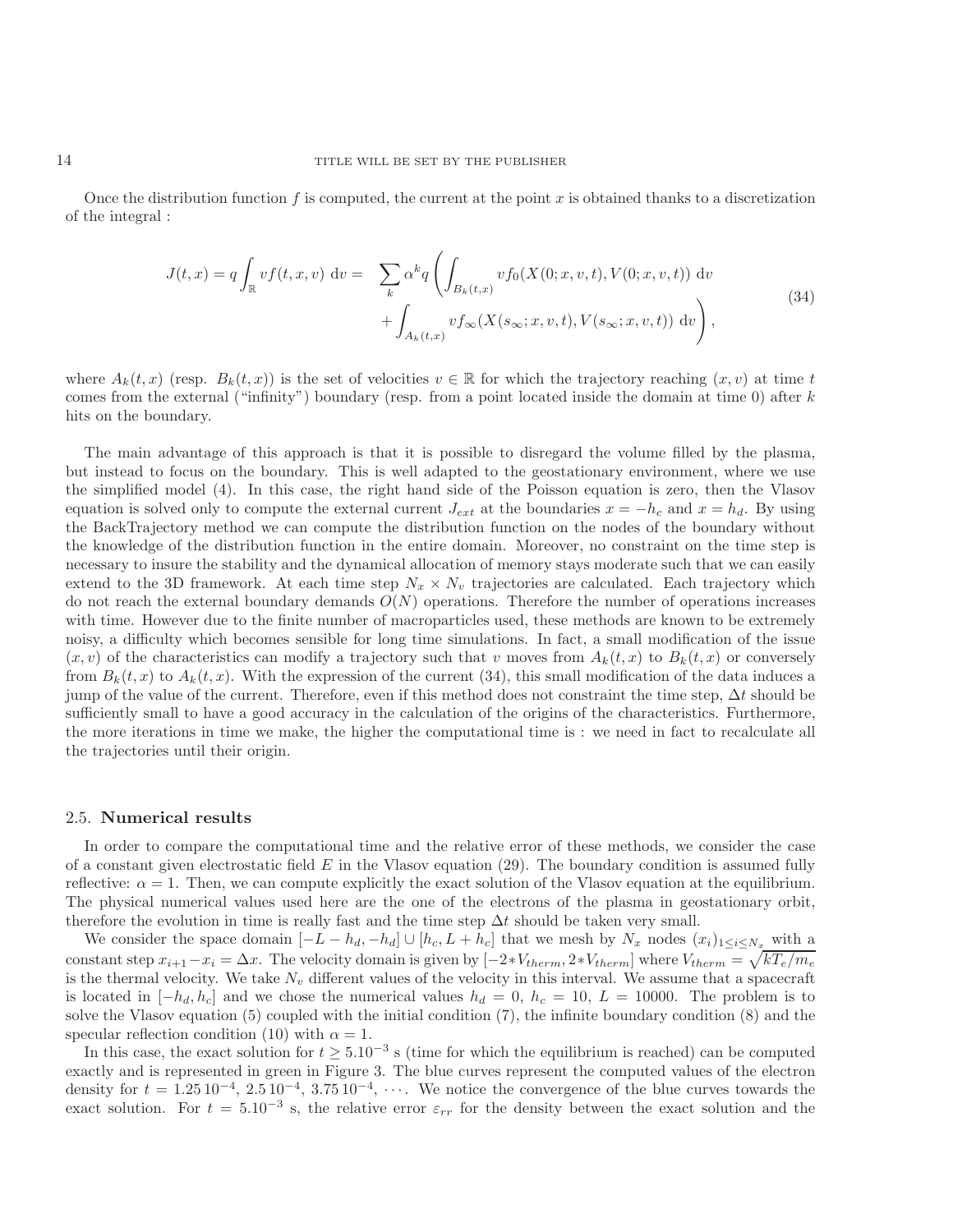

Figure 3. Evolution in time of the density of electrons in the geostationary magnetospheric plasma (in blue). The green curve represents the theoretical value of the distribution function at the equilibrium reached for  $t \geq 5.10^{-3}$  s.

computed value is estimated,  $\varepsilon_{rr}$  being defined by

$$
\varepsilon_{rr} = \max_{i=1,\dots,N_x} \frac{|n_{exac}(x_i) - n_{app}(x_i)|}{n_{exac}(x_i)},\tag{35}
$$

where  $n_{exac}$  is the exact solution and  $n_{app}$  is the approximated solution obtained with our algorithm.

The computational time and the relative errors are reported in Table 1 where we use the abbreviation FV for finite volume method, SL for semi-lagrangian with spline Hermite interpolation method and BackTraj for Back-Trajectory method. Results have been obtained with a 2.66 GHz CPU processor.

Table 1. Comparison of the relative error and the computational time between a finite volume method (FV), a semi-lagrangian method (SL) and a Back-Trajectory method (BackTraj) for the resolution of the Vlasov equation.

|                                | CPU Time |         |          | Relative error $\varepsilon_{rr}$ |                                                                       |                                                                                       |
|--------------------------------|----------|---------|----------|-----------------------------------|-----------------------------------------------------------------------|---------------------------------------------------------------------------------------|
| N <sub>b</sub> nodes           | FV       | SЬ      | BackTraj | FV                                | -SL                                                                   | BackTraj                                                                              |
| $N_x = 200, N_v = 100$   1h15' |          | 3'51''  | 4h50'    |                                   | $2.09 \times 10^{-4}$   $1.73 \times 10^{-4}$   $2.54 \times 10^{-4}$ |                                                                                       |
| $N_x = 300, N_v = 100$         | 2h04'    | 5'41''  |          |                                   |                                                                       | $1.96 \times 10^{-4}$ 1.46 $\times$ 10 <sup>-4</sup>   3.04 $\times$ 10 <sup>-4</sup> |
| $N_x = N_v = 200$              | 4h34'    | 6'43''  |          |                                   |                                                                       | $3.53 \times 10^{-4}$ $2.41 \times 10^{-4}$ $8.62 \times 10^{-5}$                     |
| $N_x = 300, N_v = 200$         | 7h02'    | 15'24'' | 6h27'    |                                   |                                                                       | $6.22 \times 10^{-5}$ $2.41 \times 10^{-4}$ $5.79 \times 10^{-5}$                     |
| $N_x = 350, N_v = 200$         |          | 12'29'' |          |                                   |                                                                       | $2.41 \times 10^{-4}$   $5.03 \times 10^{-5}$                                         |
| $N_r = N_v = 300$              |          | 15'46'' |          |                                   |                                                                       | $1.65 \times 10^{-4}$ 7.21 $\times 10^{-5}$                                           |

• For the finite volume method, the CFL condition imposes a very restrictive bound on the time step:  $\Delta t < \Delta x/(2V_{therm}) \simeq 5.10^{-7}$  s! Furthermore, if we choose  $\Delta t = 0.5 10^{-8}$ , the CFL condition is satisfied but oscillations appears in the computed solution (see Figure 4). To avoid this phenomena, we have to take a time step even smaller in order to satisfy largely the CFL condition. In the tests, we have taken  $\Delta t = 2.5 \, 10^{-9}$  s, therefore  $2.10^6$  iterations are necessary to reach the equilibrium. It implies a long computational time and when  $N_x \geq 350$  we have to choose a smaller time step to avoid the phenomenon observed in Figure 4. For this reason the table has not been completed for  $N_x \geq 350$ . The relative error is good since the method is of second order.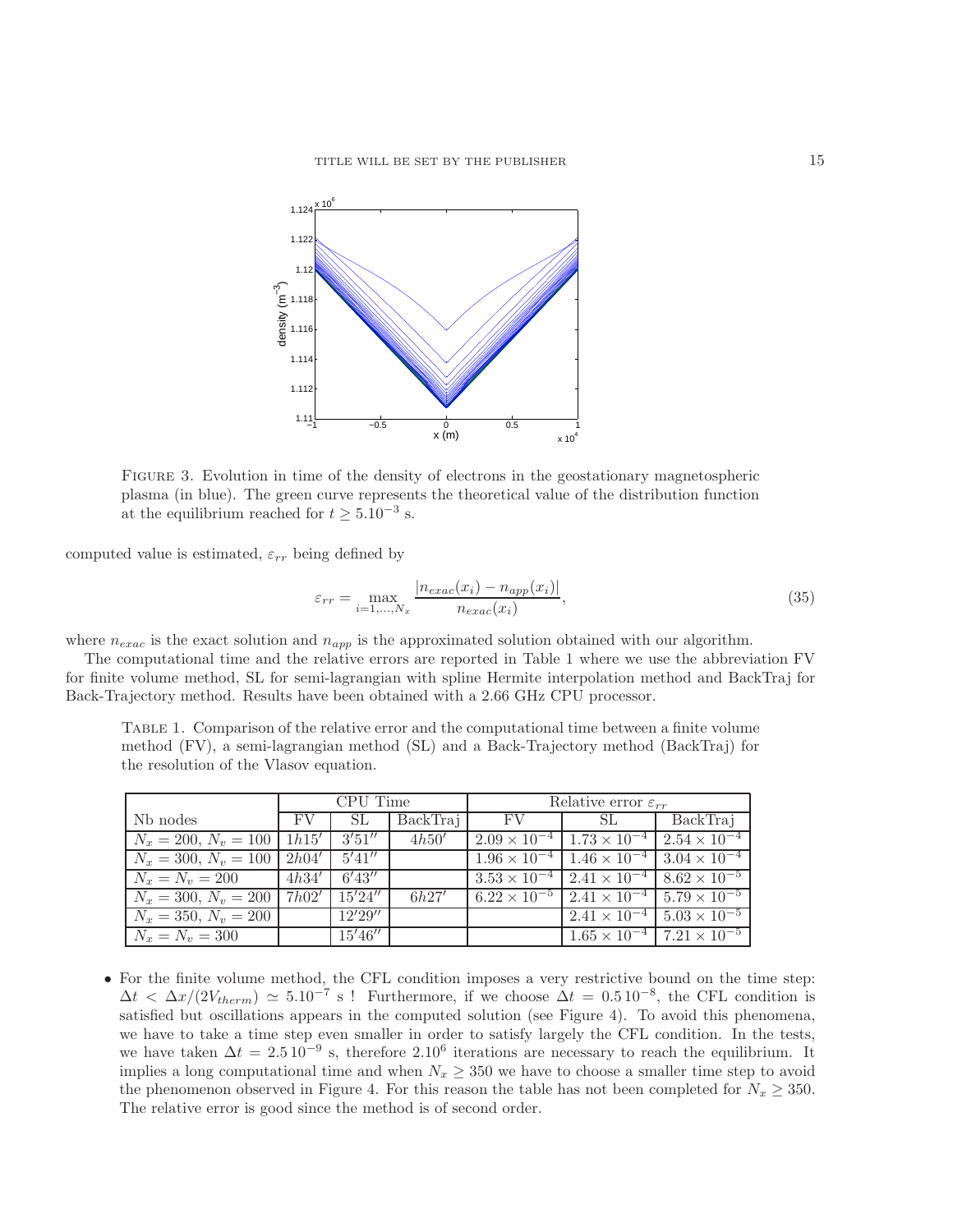

Figure 4. Apparition of oscillations for large time with the finite volume method when the time step  $\Delta t$  is close to the upper bound imposed by the CFL condition.

- For the semi-lagrangian (SL) and Back-Trajectory methods, we have taken a time step  $\Delta t = 2.5 \, 10^{-7}$ s. Less iterations are then necessary than for finite volume to reach the equilibrium. Thus the computational time for the semi-lagrangian method is shorter even if we have tridiagonal matrices to inverse (see Appendix). Moreover the high order interpolation method allows us to obtain a good relative error.
- Computational time for the Back-Trajectory method is really long. In fact at each iteration all the trajectories must be recalculated for all the positions of the phase space: the algorithm computes the distribution function at time  $t^{n+1}$  without using the one at  $t^n$ . Therefore for large time, the method is very time consuming. However, the memory size required is small and we can compute the solution and the relative error at a given time with only one iteration since in that particular case  $E$  is constant. Consequently, Table 1 presents only the relative error for most cases. This error is better than the one observed for the others methods. Indeed for E constant, the trajectories are parabolic and easy to compute.

Despite the long computational time of this last method, we have to keep in mind that this method allows to compute the density and the current only on some nodes  $x_i$  of the mesh. Moreover this is the only one which does not impose a constraint on the time step. The following table presents the relative error  $\varepsilon_{rr}$  computed for different time steps by the Back-Trajectory method. We notice that the relative error remains good even if we take a time step 10 times greater. However, when the time step becomes too large, we can not improve the error even if we take a very thin grid. This remark highlights the numerical noise inherent to particles methods.

|                                                                                                                                                                                       | $N_r = 200, \quad N_r = 300,$ | $N_r = 300$ , | $N_x = 500,$ |
|---------------------------------------------------------------------------------------------------------------------------------------------------------------------------------------|-------------------------------|---------------|--------------|
|                                                                                                                                                                                       | $N_v = 200$   $N_v = 200$     | $N_v = 300$   | $N_v = 500$  |
| $\Delta t = 2.5 \times 10^{-7}$ s $\mid 8.62 \times 10^{-5} \mid 5.79 \times 10^{-5} \mid 7.21 \times 10^{-5} \mid 4.64 \times 10^{-5}$                                               |                               |               |              |
| $\Delta t = 2.5 \times 10^{-6} \text{ s} \left[ 1.04 \times 10^{-4} \right] \left[ 7.96 \times 10^{-5} \right] \left[ 7.35 \times 10^{-5} \right] \left[ 4.64 \times 10^{-5} \right]$ |                               |               |              |
| $\Delta t = 2.5 \times 10^{-5} \text{ s} \left[ 1.40 \times 10^{-3} \left[ 1.39 \times 10^{-3} \left[ 1.39 \times 10^{-3} \right] 1.39 \times 10^{-3} \right] \right]$                |                               |               |              |

In conclusion, the semi-lagrangian method seems to be the most performing for this problem: good accuracy and low computational time for algorithms with many iterations. The Back-Trajectory method can be promising if the Vlasov equation has to be solved only on some nodes of the mesh and if the accuracy required allows to take a time step not too small. The finite volume method cannot compete due to too severe stability conditions. In a fully 3-dimensional framework the semi-lagrangian method is yet too demanding in term of memory size to be implemented. Therefore the Back-Trajectory method is a good compromise.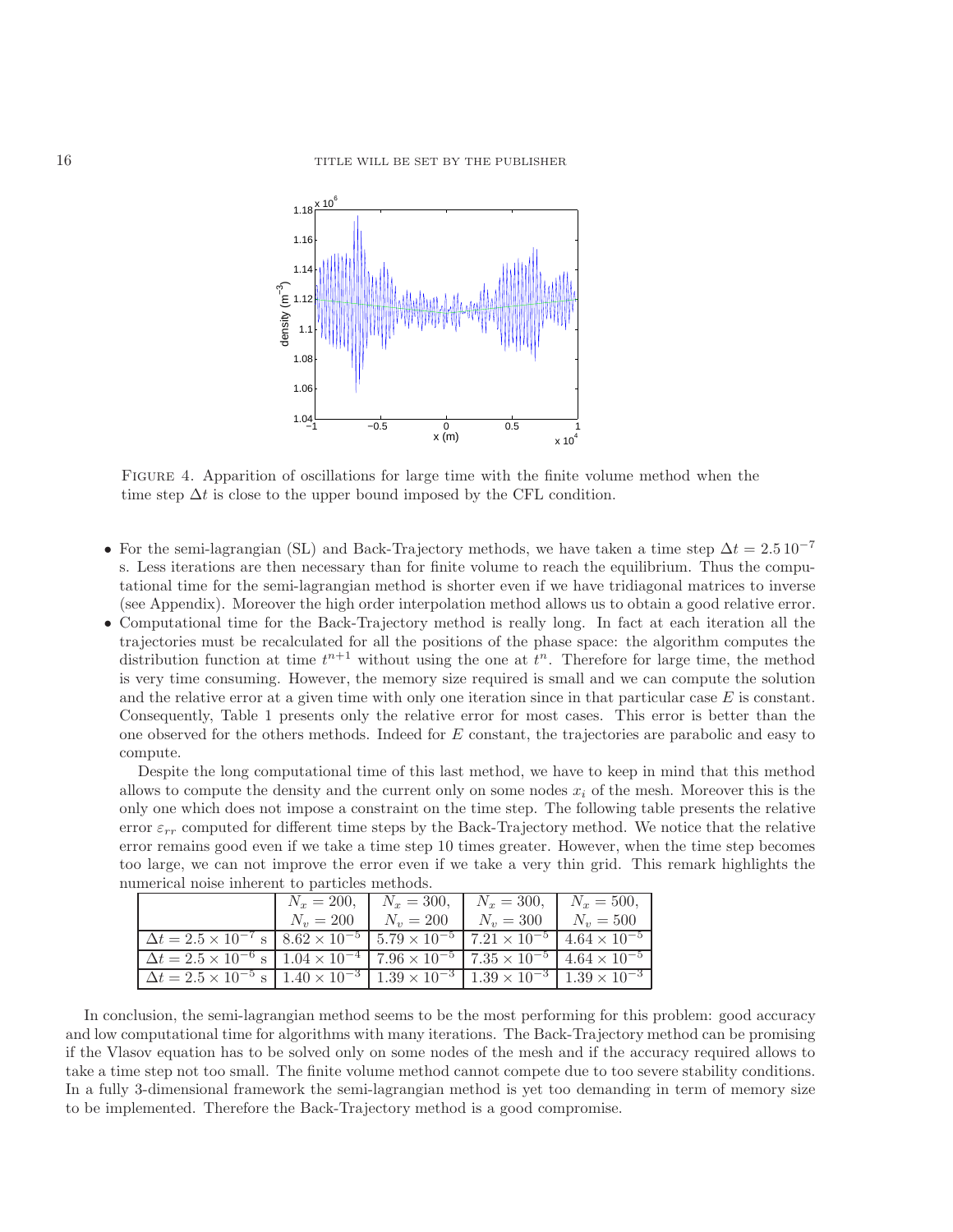### 3. Numerical results for a 1D model of spacecraft charging

### 3.1. Description of the algorithm

We consider now the whole model presented in Section 1. In the Vlasov equation, the electrostatic potential  $E$  is no more constant but derives from a potential solution of the Poisson equation. The main goal is to compute  $\phi_{abs}(t)$  and  $\Phi'(t, -h_d)$  by solving (21)–(22). To this end, we use an implicit in time scheme for  $\phi_{abs}$ and explicit for Φ′ . The main reason for using such a scheme is that if we want to apply it for higher dimensions, we have to keep in mind that the differential potential is not constant on the surface of the spacecraft. The function  $\Phi'$  in this case is then dependent on the position x and the algorithm is really much more expensive if we do it implicitly. Therefore, knowing the values at  $t = t<sup>n</sup>$ , the scheme writes :

$$
J_{ext}[\phi_{abs}^{n+1}\Phi_{ref}+(\Phi')^n)](-h_d) = J_{ext}[\phi_{abs}^{n+1}\Phi_{ref}+(\Phi')^n](h_c),
$$
\n(36)

$$
C_d \frac{(\Phi')^{n+1}(-h_d) - (\Phi')^n(-h_d)}{\Delta t} + S_d(\Phi')^n(-h_d) = J_{ext} \left[ \phi_{abs}^{n+1} \Phi_{ref} + (\Phi')^n \right](-h_d). \tag{37}
$$

In this system, we use the notation

$$
\begin{cases}\nJ_{ext}[\phi_{abs}\Phi_{ref} + \Phi'](h_d) = (1 - \alpha) e \int_{v < 0} v(f_i - f_e) dv, \\
J_{ext}[\phi_{abs}\Phi_{ref} + \Phi'](-h_c) = (1 - \alpha) e \int_{v > 0} v(f_i - f_e) dv,\n\end{cases}
$$

to underline the fact that  $f_i$  and  $f_e$  are (approximations of) solutions of the following Vlasov equation :

$$
\partial_t f_{i/e} + v \cdot \partial_x f_{i/e} + \frac{q_{i/e}}{m_{i/e}} (\phi_{abs} \partial_x \Phi_{ref} + \partial_x \Phi') \cdot \partial_v f_{i/e} = 0,
$$
\n(38)

coupled with boundary conditions (8) and (10).

Equations (36) and (37) correspond to a time discretization of (21) and (22),  $\phi_{abs}$  being treated implicitely, Φ ′ explicitely. Actually, the treatment of the constraint (36) we propose can be understood by coming back to (18) which can be recast as

$$
\epsilon_0 \partial_t \Big[ \phi_{abs}(t) \big( \partial_x \Phi_{ref}(-h_d) - \partial_x \Phi_{ref}(h_c) \big) \Big] + \epsilon_0 \partial_t \Big[ \partial_x \Phi'(t, -h_d) - \partial_x \Phi'(t, h_c) \Big] \n= J_{ext}(-h_d) - J_{ext}(h_c)
$$

by using (12). Bearing in mind the asymptotic regime in Section 1.4 and neglecting the time variation of the differential potential  $\Phi'$ , it appears as a stiff ODE determining  $\phi_{abs}$ . Accordingly, let us denote

$$
C_{ap} = \partial_x \Phi_{ref}(-h_d) - \partial_x \Phi_{ref}(h_c);
$$

then,  $\phi_{abs}^{n+1}$  is defined by the implicit relation

$$
\epsilon_0 C_{ap} \frac{\phi_{abs}^{n+1} - \phi_{abs}^n}{\Delta t} = J_{ext} \left[ \phi_{abs}^{n+1} \Phi_{ref} + (\Phi')^n \right] (-h_d) - J_{ext} \left[ \phi_{abs}^{n+1} \Phi_{ref} + (\Phi')^n \right] (h_c) \tag{39}
$$

(where  $\epsilon_0 C_{ap} \ll 1$ ).

Clearly, the reference potential  $\Phi_{ref}$  defined in (11) should be calculated only once at the beginning of the procedure. Next, knowing  $(\Phi')^n(-h_d)$ , equation (39) is a nonlinear equation for the unknown  $\phi_{abs}^{n+1}$ . The resolution of this nonlinear equation involves the resolution of the Vlasov equations (38) for  $f_i$  and  $f_e$  and the decomposition of  $\Phi$  with  $\phi_{abs}$  and  $\Phi'$  does not allows to solve immediately the Poisson equation in this step.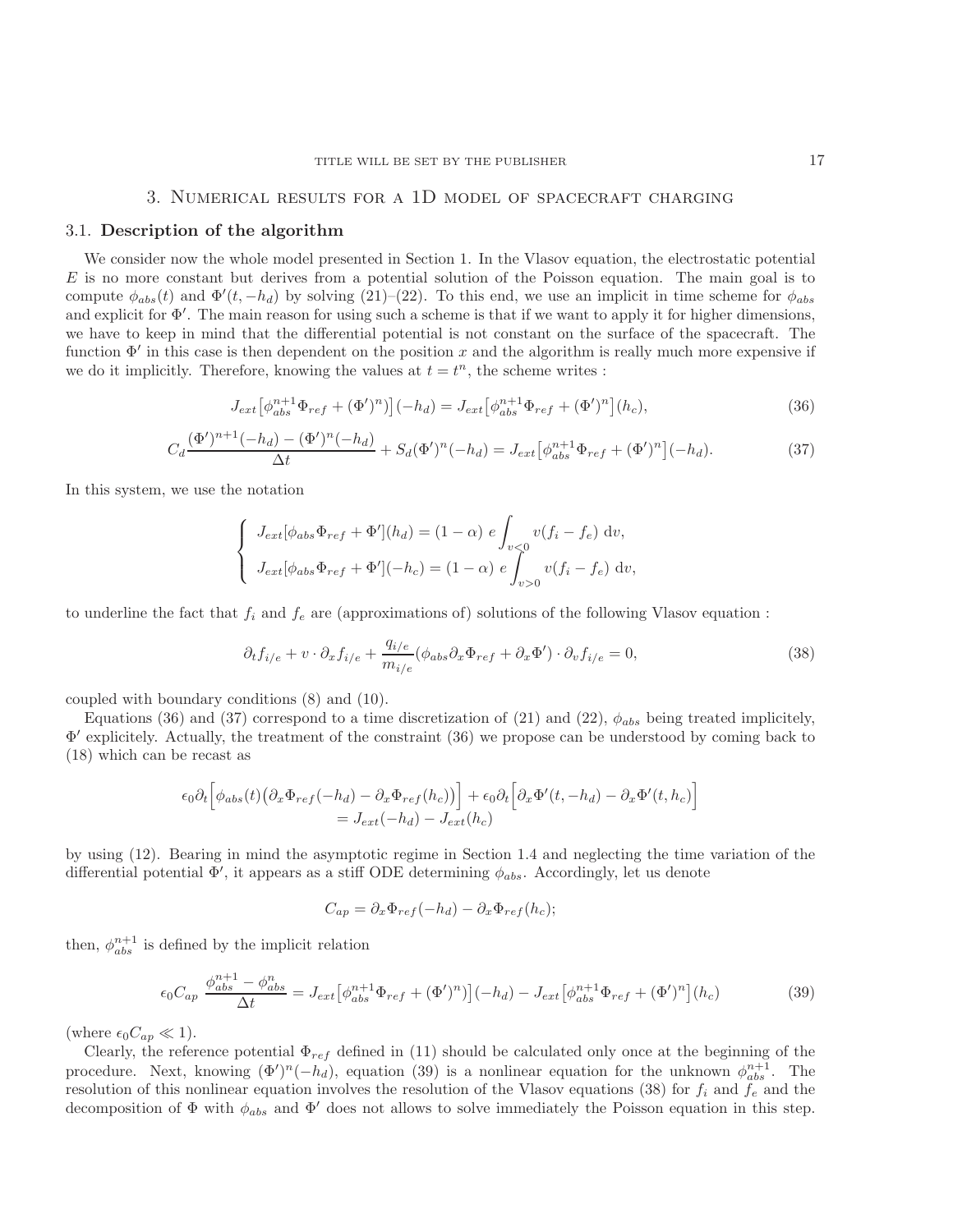Once we have obtained  $\phi_{abs}^{n+1}$ , we can first solve equation (37) for the unknown  $(\Phi')^{n+1}(-h_d)$ , and, next, the last step consists in solving the Poisson equation (13) to update the differential potential  $\Phi'$  in the whole domain. The algorithm is then composed of the following steps :

- (1) Initialization : we compute the reference potential  $\Phi_{ref}$  and initialize the value of the distribution functions.
- (2) Resolution of the nonlinear equation (39) : since the derivative of  $J_{ext}$  with respect to  $\phi_{abs}$  is difficult to compute, we use in this step a quasi-Newton method. An advantage of this method is that no constraint on the time step is needed to guarantee the convergence of the scheme. In fact in this case the right hand side of (39) is a decreasing function with respect to  $\phi_{abs}^{n+1}$ , since it has been observed that the spacecraft receives less current from the magnetosphere when the potential on the conductor body increases. The rigorous mathematical proof of this result is still a work in progress. A loop for the computation of  $\phi_{abs}^{n+1}$  is implemented involving several resolutions of the Vlasov equation. The three methods presented in the previous section are used for the calculation of  $J_{ext}$ . We notice that in this step we only need to calculate  $J_{ext}$  at the two nodes  $x = -h_d$  and  $x = h_c$ .
- (3) Computation of  $(\Phi')^{n+1}(-h_d)$  thanks to (37).
- (4) Resolution of the Poisson equation (13) with the boundary condition for  $x = -h_d$  obtained in step 3. We use  $\mathbb{P}1$  finite element approximation (which in the present one dimension framework coincides with the standard finite difference approximation). The computation of the densities  $n_i$  and  $n_e$  in the whole computational domain is necessary.
- (5) Go back to the second step for the next iteration in time.

In this description, the second step is the most demanding in terms of computational time since we need several resolutions of the Vlasov equation to solve the nonlinear equation (39). On the contrary, for a given time step, we solve only one Poisson equation in step 4. No constraint on the time step is necessary for the convergence of this algorithm. For these reasons, the resolution of the Vlasov equation is the more challenging issue in the whole computational strategy.

#### 3.2. Numerical simulations

A numerical simulation of the charging of a 1D spacecraft is obtained thanks to the algorithm presented above. The numerical values used are the one of the plasma in geostationary orbit. The three methods of resolution of the Vlasov equation are implemented. The evolution with respect to time of the absolute potential  $\phi_{abs}$  and of the differential potential  $\Phi'(-h_d)$  are given in Figure 3.2 for several values of the reflection parameter:  $\alpha = 0$ ,  $\alpha = 1/3$ ,  $\alpha = 2/3$ , respectively. In case of total reflection  $\alpha = 1$ , as already remarked, the spacecraft does not receive any flux from its environment: we have then  $\phi_{abs} = \Phi' = 0$  for all time. In this simulation, we have chosen  $N_x = 500$  nodes and  $N_v = 200$  nodes. For each method, we run the algorithm until we reach the final time  $T_f = 1.5 \, 10^{-4}$  s. at which the unknowns have reach stabilized states.

Since the current of electrons is initially much larger than the current of ions, the spacecraft charges negatively. Then, it acts repulsively on electrons and attractively on ions so that a stationary state can be exhibited, with a differential potential which remains small compared to the absolute potential. All these features can be observed on real simulations, despite the simplicity of our toy-model. The simulations reveal a behavior highly sensitive to the value of  $\alpha$ . As  $\alpha$  decreases, the charge increases faster in the earlier times, and it reaches higher limit value. It corresponds to the physical intuition since for  $\alpha = 0$  all incoming particles are caught by the boundary. Changing the value of  $\alpha$  can be compared with the situation where the spacecraft passes from darkness ( $\alpha = 0$ ) to light where photoemission phenomena should be accounted for ( $\alpha > 0$ ). All these phenomena are interesting and certainly deserve further mathematical analysis, with all the necessary criticism to extend practical information due to the oversimplified geometry. Let us comment further on the performances of the numerical methods.

The first observation is that the discrepancies between the three methods remain very small, at least in the considered time interval. The time step is taken in order to respect the constraint imposed by the finite volume method and by the semi-lagrangian method. Table 2 reports the CPU time required with a processor 2.66 GHz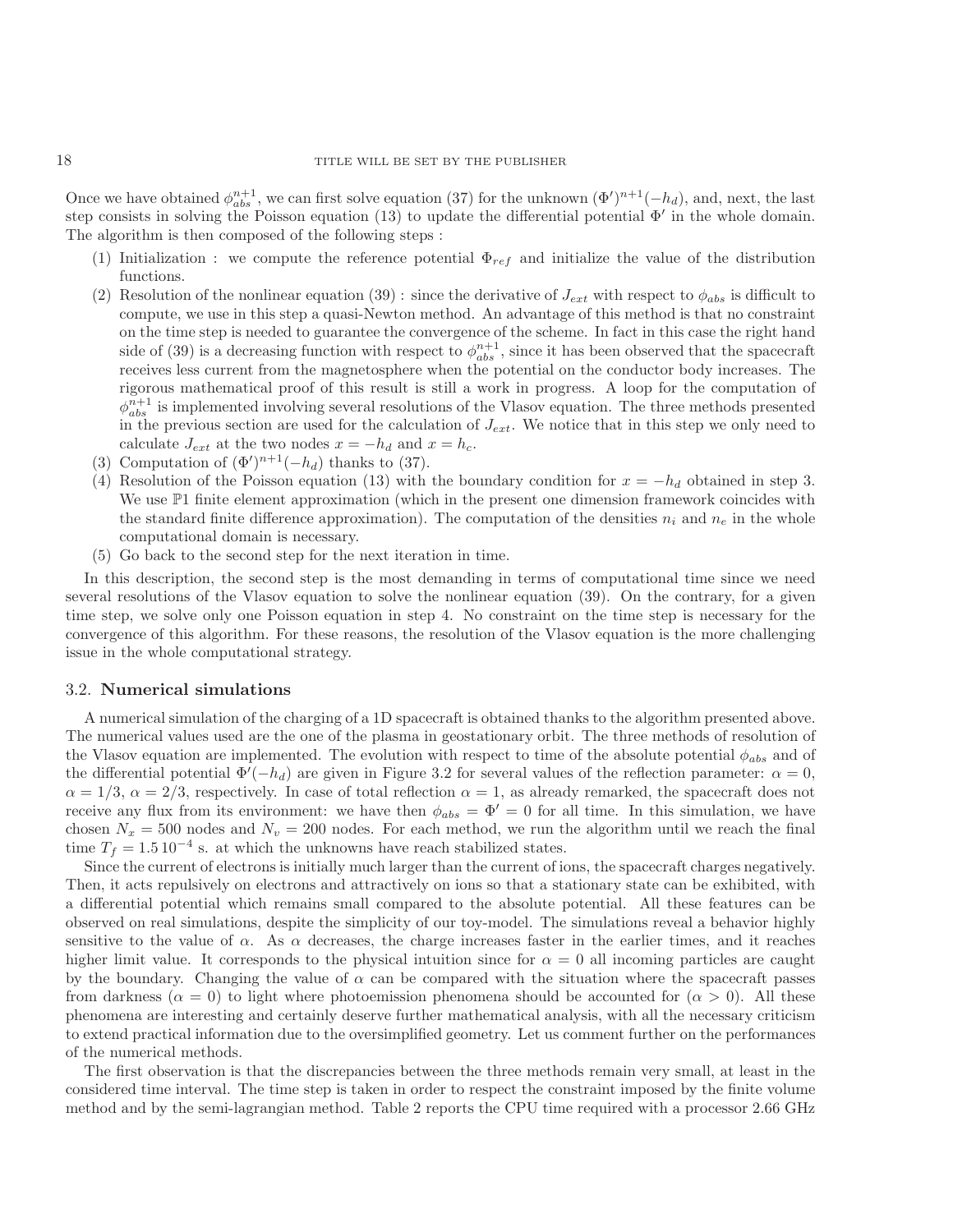

Figure 5. Absolute potential (left) and differential potential (right) with respect to the time for the finite volume (green cross), semi-lagrangian (red plus sign) and Back-Trajectory (blue diamond) methods and for several value of the reflection parameter  $\alpha$ .

| Method   | Time step $\Delta t$                     | N <sub>b</sub> of nodes | Relative error CPU time |         |
|----------|------------------------------------------|-------------------------|-------------------------|---------|
|          | (nb of iterations)                       | $(N_x, N_v)$            |                         |         |
| - VF     | $\Delta t = 3.10^{-9}$ s (50000 it)      | (500, 200)              | 0.16                    | 1h10'   |
| SL       | $\Delta t = 1.5 \, 10^{-8}$ s (10000 it) | (500, 200)              | 0.03                    | 46'08'' |
| SL       | $\Delta t = 3.10^{-8}$ s (5000 it)       | (500, 200)              | 0.03                    | 18'01'' |
| BackTraj | $\Delta t = 3.10^{-8}$ s (5000 it)       | (500, 200)              | 0.1                     | 27h35'  |
| BackTraj | $\Delta t = 1.5 \, 10^{-7}$ s (1000 it)  | (500, 200)              | 0.12                    | 1h07'   |
| BackTraj | $\Delta t = 3.10^{-7}$ s (500 it)        | (500, 200)              | 0.13                    | 17'30'' |

Table 2. Comparison of CPU time for each method

and the relative error obtained. This error is defined with formula (35) where  $n_{exac}$  is computed with 5000 nodes for the semi-lagrangian method, (actually in this case, the relative errors between the three methods for 5000 nodes is lesser than 1%).

We first remark that the relative error is better with the semi-lagrangian method. Concerning the computational time, the previous conclusions are still available. However, an important point has to be underlined. As precised above, the second step of the algorithm needs the computation of  $J_{ext}$  only on the two nodes  $x = -h_d$ and  $x = h_c$ . The Back-Trajectory method allows to compute the distribution function only on these particular points of the mesh. Therefore the computation of  $\phi_{abs}$  is settled fastly with this method. The resolution of the Vlasov equation in the whole computational domain is then implemented only to compute the densities in step 4. Actually if we compute by this method the distribution function everywhere for each iteration of step 2, CPU time is more than 5 times greater : calculation takes 6h for 1000 iterations and 2h for 500 iterations. Moreover, the Back-Trajectory method is less constrained by stability condition and we can choose a larger time step to run the simulation faster. Nevertheless the results become less accurate and the numerical noise inherent to this method can bother the convergence of loop in step 2. For instance for  $\Delta t = 5.10^{-7}$  s the algorithm does not converge for the calculation of  $\phi_{abs}$ . Since the algorithm recalculates all trajectories from their origin for each iteration, the CPU time is very high when the number of iterations becomes large, i.e. when we want to study long time behavior of the solution.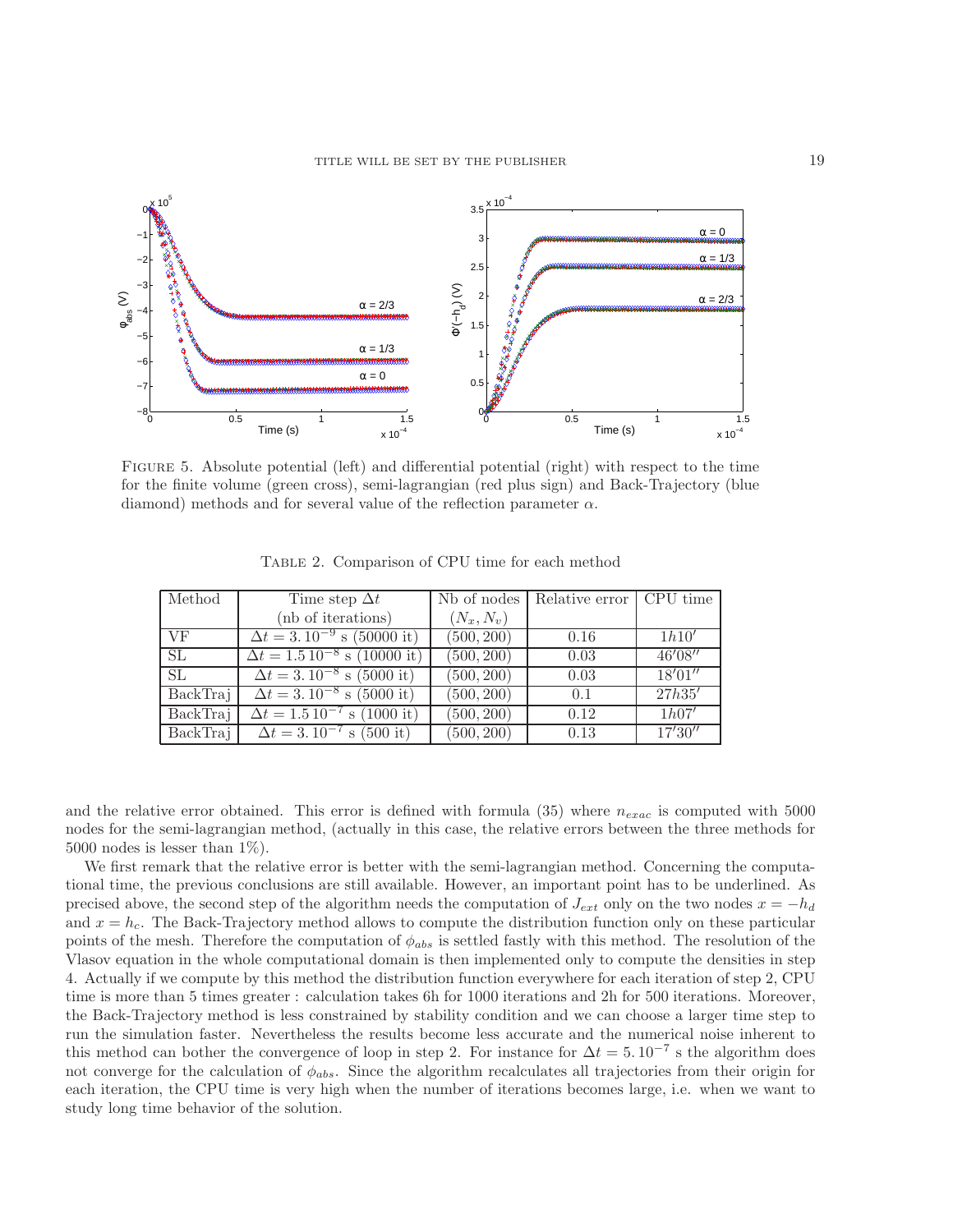#### 20 TITLE WILL BE SET BY THE PUBLISHER

### 4. Conclusion

- (1) In simple geometries, the semi-lagrangian method seems to be the most promising. However, the memory capacities needed prevent applying this method in 3D. Finite volume schemes are penalized by stability conditions, at least with the physical parameters considered here. On the contrary the Back-Trajectory method needs less memory capacity and it provides accurate enough results.
- (2) To increase the code speed, a parallelization of the Vlasov solver can be considered. Since each trajectory is self-supported, PIC methods can be easily parallelized by computing characteristics on different processors. For the semi-lagrangian and the finite volume methods, the parallelization needs more effort. In fact splitting the computational space into several domains, these domains are not independent one from each other. If we treat them separately on different processors, we have to take care of interface conditions. A parallelization procedure of the semi-lagrangian method is presented in [13].
- (3) The Back-Trajectory method becomes particularly interesting when we use the geostationary approximation. In such a case the Poisson equation is simplified into the Laplace equation, see (4). Therefore, we do not need in step 4 to compute the densities  $n_i$  and  $n_e$ . It implies that in the algorithm the Vlasov equation is solved only to calculate  $J_{ext}$  on the boundary nodes. The Back-Trajectory method is the one which allows us to compute these values of  $J_{ext}$  without solving the Vlasov equation in the whole computational domain. In turn the CPU time gain is particularly significant while the boundary currents are naturally evaluated with accuracy. Furthermore, parallelization appears in a quite natural way and does not require a huge and intricate development work. For these reasons, the Back-Trajectory method is well-suited for the simulation of spacecraft charging in GEO atmospheres. The software SPARCS uses this method, and the current version already includes paralellized procedures with a close to the optimal speed-up. As far as there is no geometry simplification, this is the most efficient approach and further developments of the code will incorporate more involved physics (multi reference potentials, reflection laws,...). It can also be adapted to different situations, where volume charges are accounted for and the present study shows that it still keeps its main advantages.

# Appendix A. Boundary conditions for the semi-lagrangian method

The spline Hermite interpolation used for the semi-lagrangian method has proved its efficiency for obtaining accurate solutions of the Vlasov equation (see [17, 29]). We recall shortly the main idea of this high order interpolation method.

Letting  $(x_i)_{i=0,\dots,N}$  being  $N+1$  nodes such that  $x_i = x_0+i\cdot h$  where h is the mesh size :  $h = (x_N-x_0)/(N+1)$ . The projection  $s$  of  $f$  onto the cubic spline basis reads :

$$
f(x) \simeq s(x) = \sum_{\nu=-1}^{N+1} \eta_{\nu} B_{\nu}(x),
$$

where  $B_{\nu}$  is the cubic B-spline

$$
B_{\nu}(x) = \frac{1}{6h^3} \begin{cases} (x - x_{\nu-2})^3 & x \in [x_{\nu-2}, x_{\nu-1}],\\ h^3 + 3h^2(x - x_{\nu-1}) + 3h(x - x_{\nu-1})^2 - 3(x - x_{\nu-1})^3 & x \in [x_{\nu-1}, x_{\nu}],\\ h^3 + 3h^2(x_{\nu+1} - x) + 3h(x_{\nu+1} - x)^2 - 3(x_{\nu+1} - x)^3 & x \in [x_{\nu}, x_{\nu+1}],\\ (x_{\nu+2} - x)^3 & x \in [x_{\nu+1}, x_{\nu+2}],\\ 0 & \text{otherwise.} \end{cases}
$$

The interpolating spline s is uniquely determined by the  $(N + 1)$  conditions

$$
f(x_i) = s(x_i), \qquad \forall i = 0, \cdots, N,
$$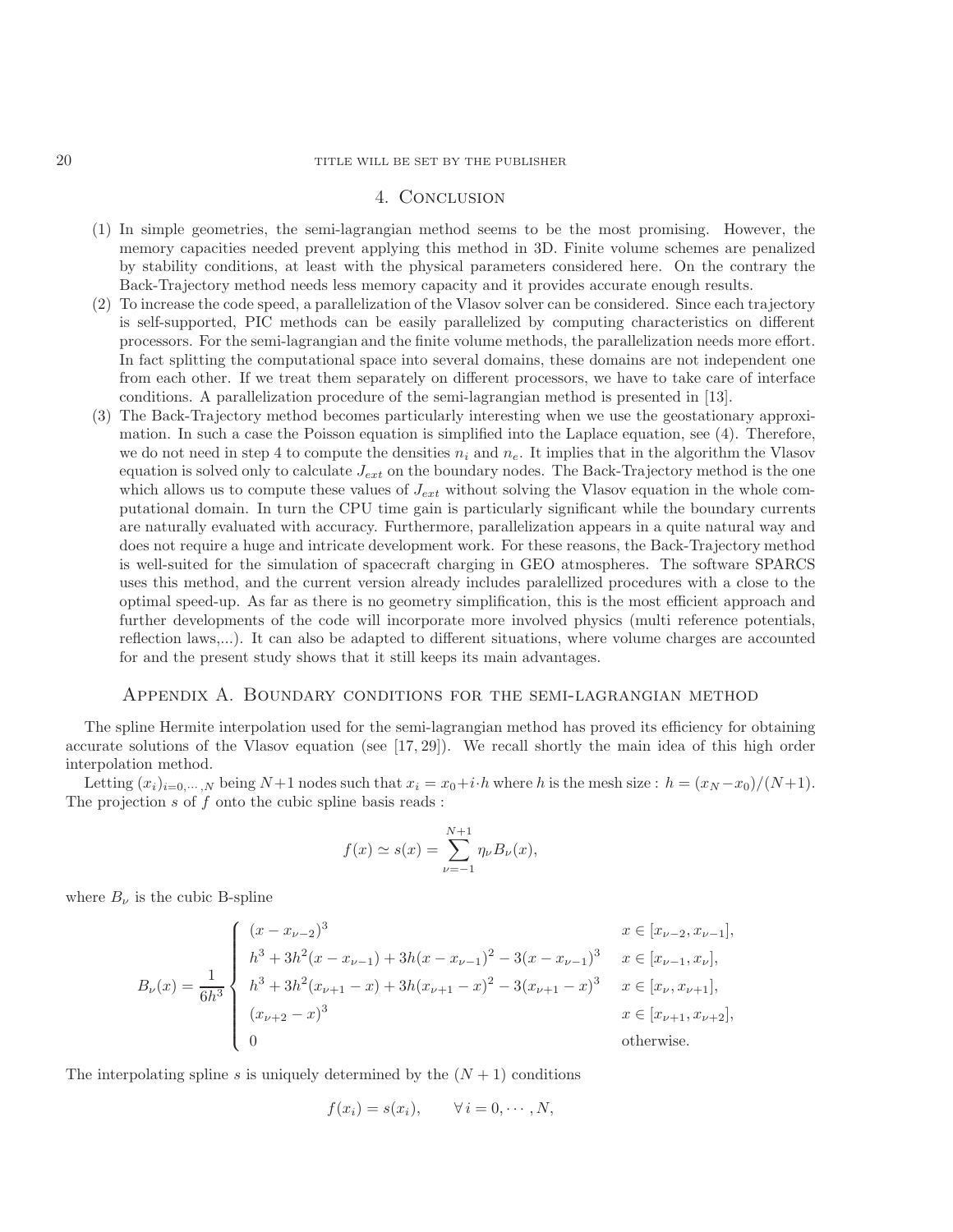with the Hermite boundary conditions at the ends of the interval which allows to construct a  $C<sup>1</sup>$  global approximation :

$$
f'(x_0) \simeq s'(x_0), \qquad f'(x_N) \simeq s'(x_N).
$$

The only cubic B-spline not vanishing at point  $x_i$  are  $B_{i\pm 1}(x_i) = 1/6$  and  $B_i(x_i) = 2/3$ . Then the interpolating conditions lead to

$$
f(x_i) = \frac{1}{6}\eta_{i-1} + \frac{2}{3}\eta_i + \frac{1}{6}\eta_{i+1}, \quad i = 0, \cdots, N.
$$

Moreover, we have  $B'_{i\pm 1}(x_i) = \pm 1/(2h)$  and  $B'(x_i) = 0$ . Thus the Hermite boundary conditions imply

$$
f'(x_0) \simeq s'(x_0) = -\frac{1}{2h}\eta_{-1} + \frac{1}{2h}\eta_1,
$$
  

$$
f'(x_N) \simeq s'(x_N) = -\frac{1}{2h}\eta_{N-1} + \frac{1}{2h}\eta_{N+1}.
$$

Finally, the computation of  $(\eta_{-1}, \dots, \eta_{N+1})$  involves the inversion of a  $(N+3) \times (N+3)$  matrix. In our algorithm, the inverse of this matrix is determined thanks to a LU decomposition.

In order to obtain an accurate interpolation, we have to use a high order approximation of the derivatives at  $x_0$  and  $x_N$ . The originality of this problem is due to the fact that we use specular boundary conditions in the end point of the domain representing the spacecraft and infinite boundary conditions in the external boundary of the interval : for instance, we assume that  $[x_0, x_N]$  is the interval  $[-L - h_c, -h_c]$ , therefore

$$
f(x_0, v) = f_{\infty}(v), \quad \text{for } v > 0,
$$
  

$$
f(x_N, v) = f(x_N, -v), \quad \text{for } v < 0.
$$

Contrary to the case of periodic boundary conditions (see [13]), the values of the function outside  $[x_0, x_N]$ can not be known. Therefore we have to use the values of  $f$  at time  $t^n$  inside this interval to compute the distribution function at time  $t^n + \Delta t$ . Thanks to our boundary conditions, at the boundary we only have to compute  $f(t^n + \Delta t, x_0, v)$  for  $v < 0$  and  $f(t^n + \Delta t, x_N, v)$  for  $v > 0$ . This can be easily done with the procedure described in section 3.3 since for  $v < 0$ ,  $X(t^n; x_0, v, t^{n+1}) \in [x_0, x_N]$  and for  $v > 0$ ,  $X(t^n; x_N, v, t^{n+1}) \in [x_0, x_N]$ . Moreover to obtain an accurate approximation of the derivatives, we use the Taylor identities :

$$
\begin{cases}\nf(x+h) = f(x) + hf'(x) + \frac{h^2}{2}f''(x) + \frac{h^3}{6}f^{(3)}(x) + \frac{h^4}{24}f^{(4)}(x) + o(h^4). \\
f(x+2h) = f(x) + 2hf'(x) + 2h^2f''(x) + \frac{4h^3}{3}f^{(3)}(x) + \frac{2h^4}{4}f^{(4)}(x) + o(h^4). \\
f(x+3h) = f(x) + 3hf'(x) + \frac{9h^2}{2}f''(x) + \frac{9h^3}{2}f^{(3)}(x) + \frac{27h^4}{8}f^{(4)}(x) + o(h^4).\n\end{cases}
$$

Thus we deduce that

$$
f(x+3h) - \frac{9}{2}f(x+2h) + 9f(x+h) - \frac{11}{2}f(x) = 3hf'(x) + \frac{3}{4}h^4f^{(4)}(x) + o(h^4).
$$

Then we find the following approximation for the derivative in  $x_0$ :

$$
f'(x_0) = \frac{1}{3h}(f(x_3) - \frac{9}{2}f(x_2) + 9f(x_1) - \frac{11}{2}f(x_0)).
$$
\n(40)

And by the same token, we obtain :

$$
f'(x_N) = -\frac{1}{3h}(f(x_{N-3}) - \frac{9}{2}f(x_{N-2}) + 9f(x_{N-1}) - \frac{11}{2}f(x_N)).
$$
\n(41)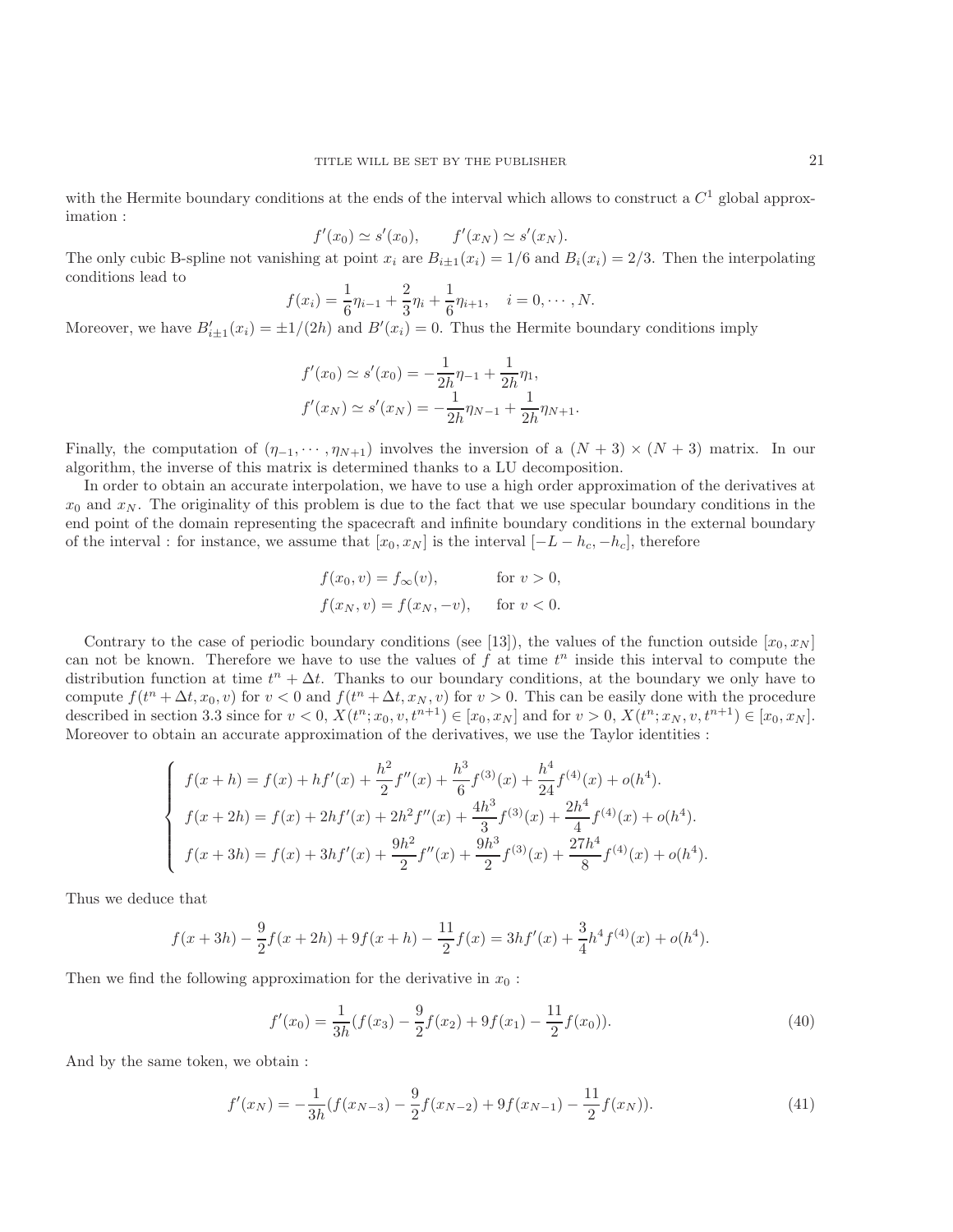#### 22 TITLE WILL BE SET BY THE PUBLISHER

This idea is similar to the one used in WENO-type interpolations methods (see [8] and references therein) for reconstruction of smooth solutions.

### **REFERENCES**

- [1] R. Belaouar, N. Crouseilles, P. Degond, E. Sonnendrücker, An asymptotically stable semi-lagrangian scheme in the quasineutral limit, preprint (2007).
- [2] C. K. Birdsall, A. B. Langdon, Plasma Physics via Computer Simulation, Institute of Physics Publishing, Bristol and Philadelphia, 1991.
- [3] M. Cho, Arcing on high voltage solar arrays in low earth orbit: theory and computer particle simulation, Ph.D. thesis, Massachusetts Institute of Technology, February 1992.
- [4] J.-P. Chehab, A. Cohen, D. Jennequin, J. J. Nieto, Ch. Roland, J.-R. Roche, An adaptive particle-in-cell method using multiresolution analysis, in Numerical methods for hyperbolic and kinetic problems, IRMA Lect. Math. Theor. Phys., vol. 7, S. Cordier, T. Goudon, M. Gutnic and E. Sonnendrücker Eds. (Eur. Math. Soc., Zürich, 2005) pp. 29-42.
- [5] G.-H. Cottet, P.-A. Raviart, Particle methods for the one-dimensional Vlasov–Poisson equations, SIAM J. Numer. Anal. 21 1 (1984) 52–76.
- [6] P. Crispel, Modélisation mathématique et simulation de la transition d'une décharge électrostatique primaire vers un arc électrique secondaire entretenu par la puissance photovoltaïque d'un générateur solaire de satellite, PhD thesis, Université Paul Sabatier Toulouse III, 2006.
- [7] P. Crispel, P. Degond, M.-H. Vignal, Quasi-neutral fluid models for current-carrying plasmas, J. Comput. Phys., 205 2 (2005) 408–438.
- [8] J. A. Carrillo, F. Vecil, Non-oscillatory interpolation methods applied to Vlasov-Based models, SIAM J. Sci. Comput. 29 3 (2007) 1179–1206.
- [9] O. Chanrion, Simulation de l'influence de la propulsion plasmique sur la charge ´electrostatique d'un satellite en milieu magnétosphérique, PhD Thesis, Ecole Nationale des Ponts et Chaussées, 2001.
- [10] M. Chane-Yook, S. Clerc, S. Piperno, Space charge and potential distribution around a spacecraft in a isotropic plasma, J. Geophys. Res. - Space Physics 111 (2006).
- [11] S. Clerc, S. Brosse, M. Chane-Yook, Sparcs : an advanced software for spacecraft charging analysis, 8th Spacecraft Charging Tech. Conf., Huntsville, Alabama, 2003.
- [12] N. Crouseilles, F. Filbet, Numerical approximation of collisional plasma by high order methods, J. Comp. Phys. 201, 2 (2004) 546–572.
- [13] N. Crouseilles, G. Latu, E. Sonnendrücker, *Hermite spline interpolation on patches for parallely solving the Vlasov-Poisson* equation, Int. J. Appl. Math. Comput. Sc. 17, 3 (2007) 101–115.
- [14] P. Degond, F. Deluzet, L. Navoret, An asymptotically stable Particle-In-Cell (PIC) scheme for collisionless plasma simulations near quasineutrality, C. R. Acad. Sci. Paris, Ser. I 343 (2006) 613–618.
- [15] V. Grandgirard, M. Brunetti, P. Bertrand, N. Besse, X. Garbet, P. Ghendrih, G. Manfredi, Y. Sarazin, O. Sauter, E. Sonnendrücker, J. Vaclavik, L. Villard, A drift-kinetic semi-Lagrangian 4D code for ion turbulence simulation, J. Comput. Phys. 217 (2006) 395–423.
- [16] J. Forest, A. Hilgers, B. Thiebault, L. Eliasson, J.-J. Berthelier, H. de Feraudy, An open-source spacecraft plasma interaction simulation code PicUp3D: tests and validations, IEEE Trans. Plasma Sc. 34 (2006) 2103-2113.
- [17] F. Filbet, E. Sonnendrücker, P. Bertrand, Conservative numerical schemes for the Vlasov equation, J. Comput. Phys. 172 (2001) 166–187.
- [18] F. Filbet, E. Sonnendrücker, Comparison of Eulerian Solver, Comput. Phys. Commun. 150 (2003) 247–266.
- [19] A. Ghizzo, P. Bertrand, M. Shoucri, T.W. Johnston, E. Filjakow, M.R. Feix, A Vlasov code for the numerical simulation of stimulated Raman scattering, J. Comput. Phys. 90 (1990) 431.
- [20] R. J. LeVeque, Numerical Methods for Conservation Laws, Lectures in Mathematics, ETH-Zurich (Birkhauser-Verlag, Basel, 1990).
- [21] L. Lévy, Charge des matériaux et systèmes en environnment spatial, CERT–ONERA, in Space environment prevention of risks related to spacecraft charging, ed. Cepaduès-éditions, Toulouse, F, 1996.
- [22] M. J. Mandell, V. A. Davies, L. G. Mikelides, NASCAP-2K Preliminary Documentation, Science Applications International Corp, San Diego, CA, Scientific rept. no. 2, A555024, 2002.
- [23] M. J. Mandell, V. A. Davies, D. L. Cooke, A. T. Wheelock, C. J. Roth, Nascap-2k spacecraft charging code overview, IEEE Trans. Plasma Sc. 34 (2006) 2084–2093.
- [24] A. P. Plokhikh, V. G. Malko, V. A. Semenov, *Escape software modeling for the electrostatic charging with electric propulsion* in the ionosphere earth, Manuel d'utilisation v-1, Research Institute of Applied Mechanics and Electrodynamics, Moscou, 1998.
- [25] J.-F. Roussel, Spacecraft plasma environment and contamination simulation code: description and first tests, Journal of Spacecraft and Rockets 35 (1998) 205–211.